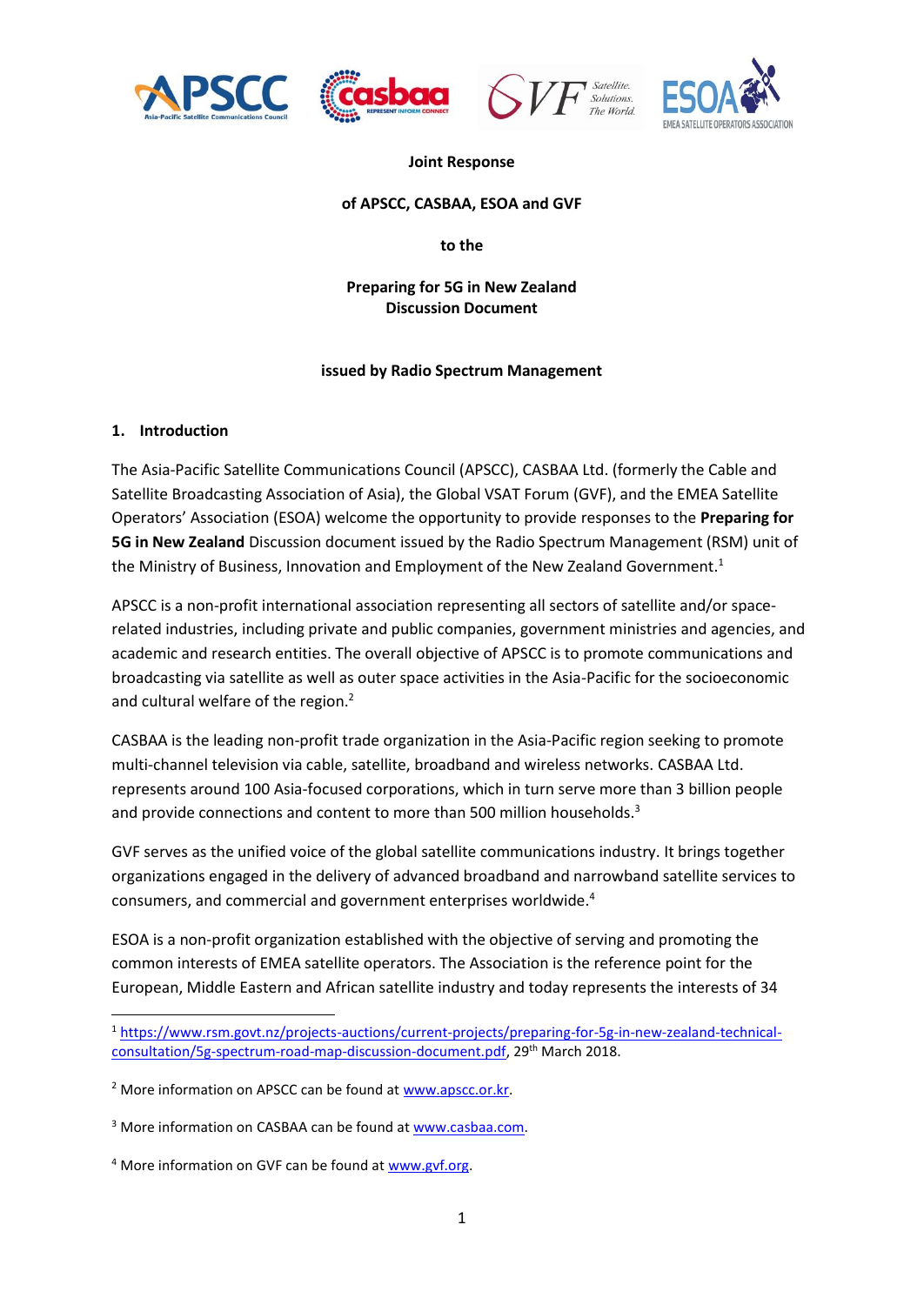





members, including satellite operators who deliver information communication services across the globe as well as EMEA space industry stakeholders and space insurance brokers.<sup>5</sup>

APSCC, CASBAA, GVF and ESOA and specifically their satellite operator members support the introduction of 5G services. Indeed, many of the Satellite Associations' satellite operator members are actively involved in providing infrastructure that will be critical to the success of 5G.

The following are the main points raised in the response, discussed in more detail later in the document:

- Satellite will be an important part of the future 5G ecosystem, just as it forms an important part of today's 2G/3G/4G ecosystems. A number of applications of satellite in providing essential 5G infrastructure are highlighted, some of which satellite is uniquely well placed to deliver. Thus, as part of its spectrum planning for 5G, RSM will need to consider not just the terrestrial mobile aspects of the 5G ecosystem, but also the satellite aspects, of which the Ka-band is a key band that is already being deployed for High Throughput Satellites (HTS) designs.
- Many satellite operators either have satellites in orbit or scheduled to launch in the next two to three years with Ka-band transponders covering New Zealand as part of the wider Oceania and Asia Pacific regions. Some of these are already using frequencies that overlap with those that RSM is considering for terrestrial 5G mobile services, and many more are scheduled to launch.
- The Satellite Associations and their satellite industry members are concerned at the suggestion of possible allocation of the 1400 MHz, 3.5 GHz and 26 GHz $^6$  bands to mobile services. The suggestion of possible allocation of the band 27.5-29.5 GHz to IMT is also a major concern, given both its existing and rapidly growing use for satellite applications and no potential for its global 5G harmonization, since it was specifically excluded from the WRC-19 agenda for discussion.
- There is plenty of other spectrum for consideration under WRC-19 AI 1.13 that is not already in use by, or actively planned for use by satellites, some of which is also much better suited to 5G high bitrate requirements. Terrestrial mobile 5G spectrum requirements can be met without straying from the WRC-19 candidate bands for 5G/IMT-2020, into spectrum that is already being used by other services. In the case of the band 27.5-29.5 GHz, this band is already being used by satellite services including for complementary 5G applications, gateways, portable VSATs and novel applications in very rapid expansion, such as ESIMs (Earth Stations in Motion).

 $\overline{a}$ <sup>5</sup> More information on ESOA can be found a[t www.esoa.net.](http://www.esoa.net/)

<sup>&</sup>lt;sup>6</sup> Comparison with the situation in other countries and the ITU is made more complex with the definition used in the consultation document for the 26 GHz band: 24.25-28.35 GHz. For most administrations the "26 GHz band" refers to 24.25-27.5 GHz and the "28 GHz" band typically refers to the band 27.5-29.5 GHz. This response has adopted the RSM definition for the 26 GHz band.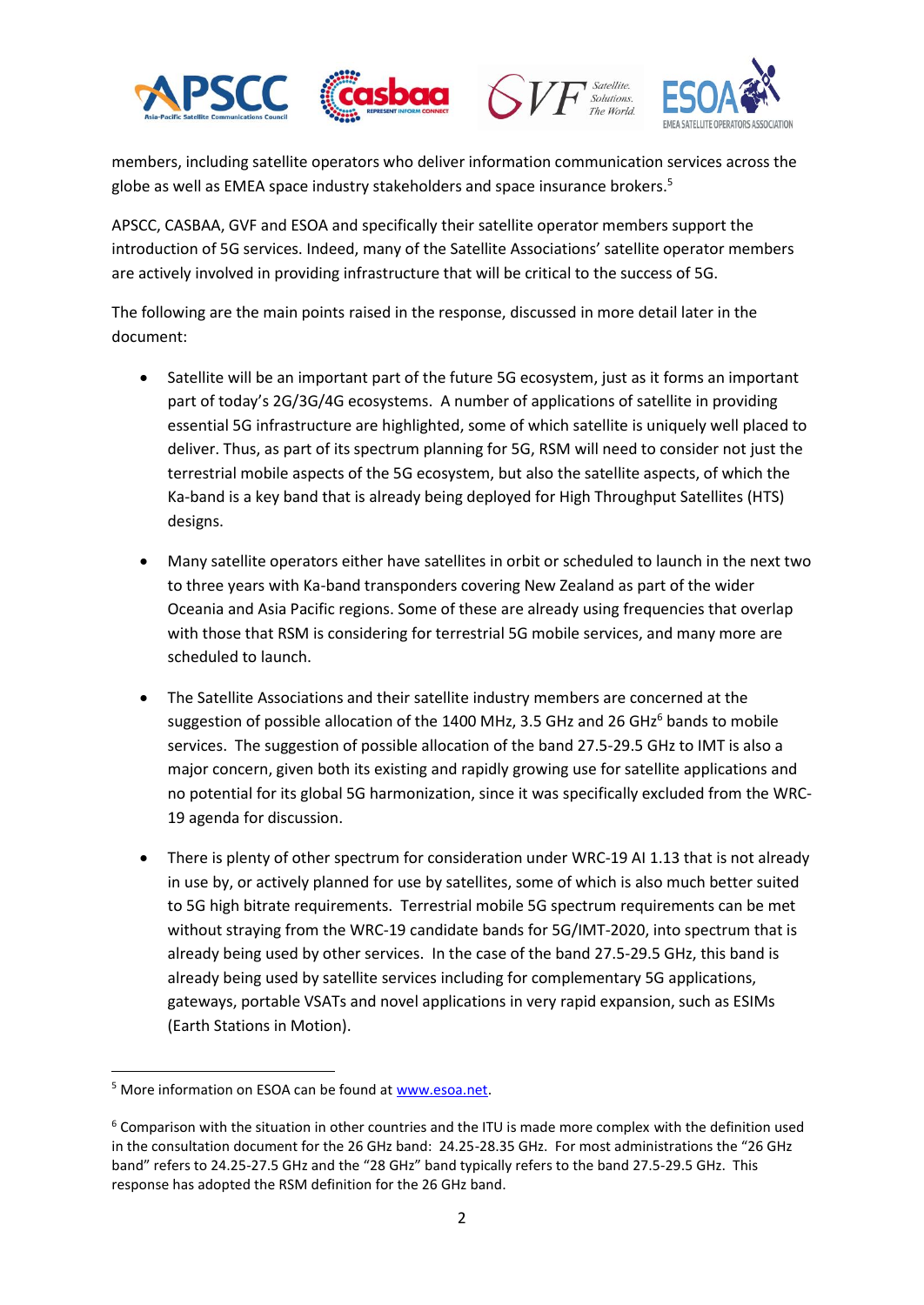







- In general, for services such as 5G and satellite, global harmonization of spectrum is not only good practice, but an essential requirement for volume production of terminals at low cost and global inter-compatibility. The Satellite Associations strongly urge RSM to adhere to these basic principles.
- Satellites, in particular, tend to have regional or global coverage. Assignment of spectrum to other services in parts of the coverage areas, without first ensuring compatibility, will create unforeseen and unfillable gaps in the coverage area.
- While data consumption is expected to grow substantially in the coming years, and the satellite industry is investing to meet such growth, it remains to be seen whether it will grow at the rates envisaged in mobile industry forecast models, some of which are extreme. It is important for RSM **not** to over-allocate spectrum for a future mobile service at the expense of other current productive users of spectrum based on unrealistic over-estimations of future demand.
- RSM should take a more holistic approach towards spectrum planning that considers the spectrum requirements of **all** parts of the 5G ecosystem, including the potential spectrum efficiencies obtained by, for example, appropriate use of satellites for broadcast mode delivery of popular content – including live video and forward and store video and software updates.

### **2. The Role of Satellite in 5G Communications Systems**

We would like to make it clear from the outset that our organizations, and the satellite industry as a whole, support the introduction of 5G/IMT services. Indeed, many of our members are actively involved in providing infrastructure and services that will be critical to the success of 5G, and satellites already form a ubiquitous and critical part of the existing global communications infrastructure, as detailed in **[Figure 1](#page-3-0)**.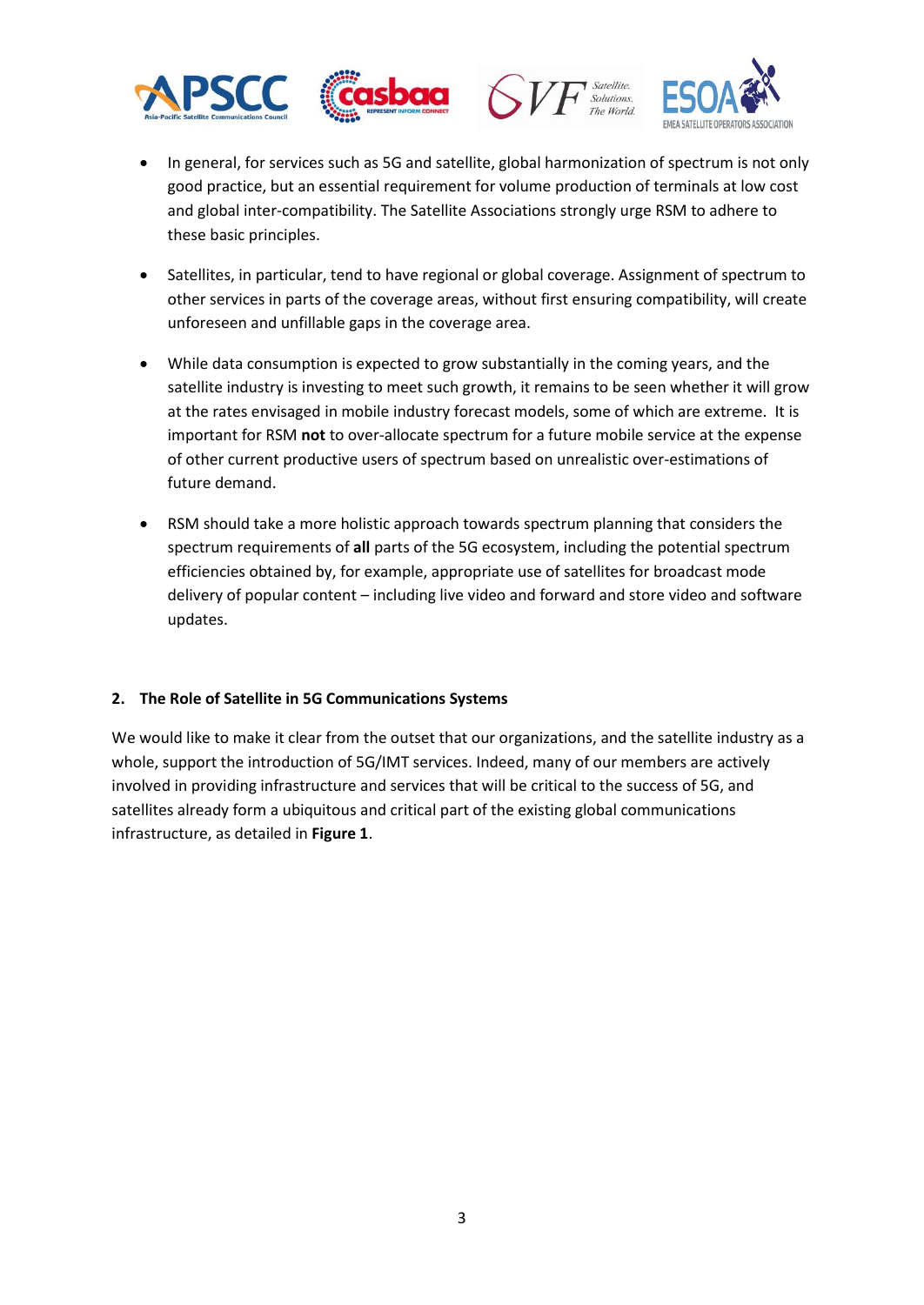

### <span id="page-3-0"></span>**Figure 1 Satellites' roles in 5G and other twenty first century communications**

The visions of the potential applications that will be part of the emerging 5G ecosystem generally include three key usage scenarios:

- a) enhanced mobile broadband;
- b) massive machine-type communications; and
- c) ultra-reliable and low-latency communications.

These 5G usage scenarios are quite diverse in their technical characteristics. Notably, most 5G use cases do not have extreme bandwidth and/or extremely low latency requirements. As a result, satellites – in both geostationary (GEO) and non-geostationary (non-GEO) orbits – can and will play important roles in supporting the key 5G usage scenarios, including emerging 5G applications (as explained below), just as satellites support 2G, 3G and 4G/LTE networks today.

In addition to their prominent role in international broadcasting and other applications, including global broadband provision, satellite technologies are also expected to play an important role in the future 5G ecosystem, including:

a. By extending terrestrial 5G connectivity from places with great connectivity (e.g. Auckland) to places that are not so well-connected or that terrestrial networks would not otherwise reach (e.g. remote areas, aircraft, ships, and trains).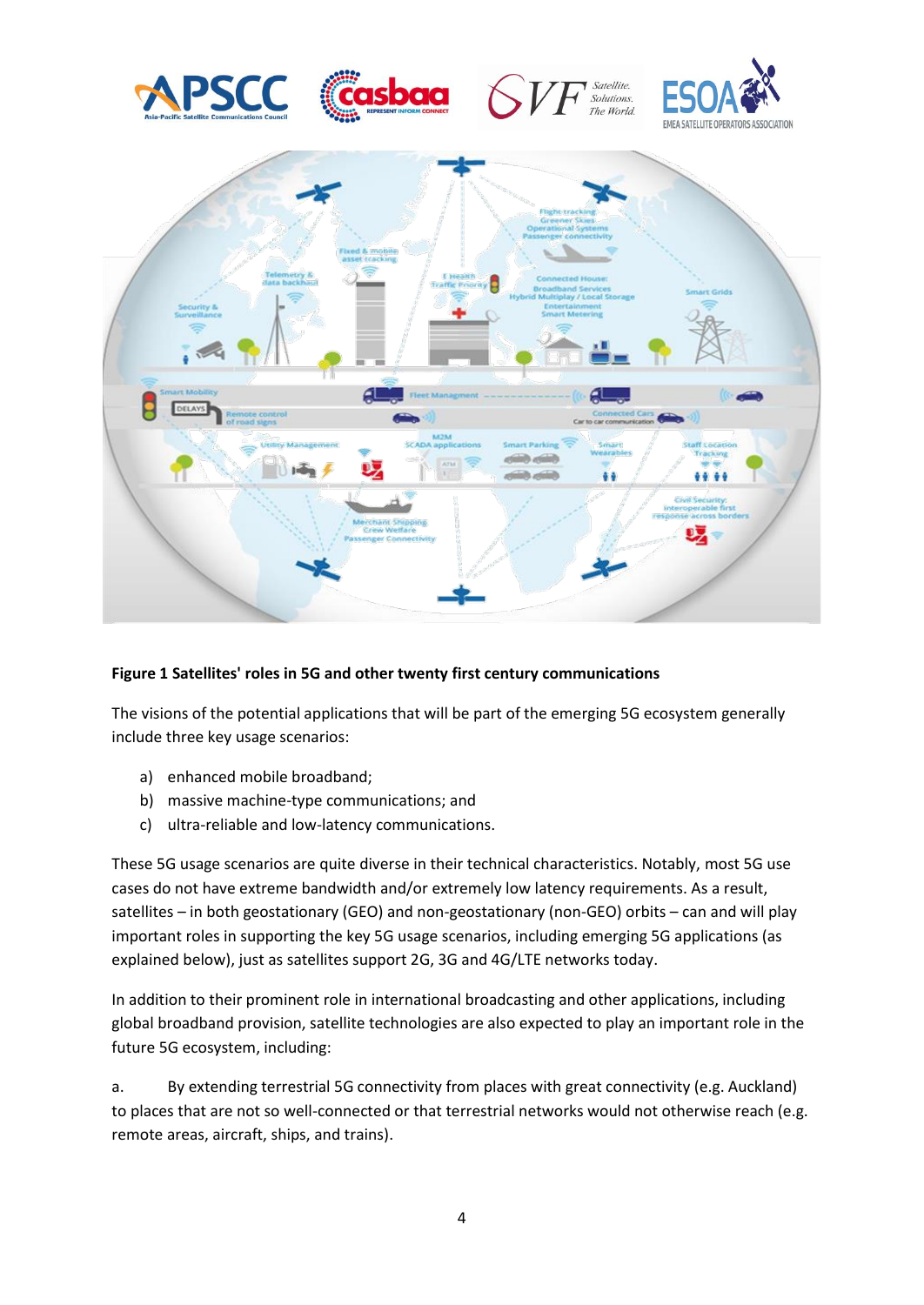





b. By efficiently supporting Machine-to-Machine (M2M) / Internet-of-Things (IoT) networks through direct connection or backhauling of aggregated M2M/IoT data from multiple locations (e.g. to support sensor networks and other Smart City applications, or to enable connected cars, planes and ships).

c. By helping terrestrial 5G networks meet the extremely low latency (<1ms) requirements of some of the new 5G applications through efficient multicasting of commonly accessed content to storage caches at multiple 5G base stations.

While most 5G applications (e.g. Internet of Things) will not have extremely low (<1ms) latency requirements, it is projected that a few, still-emerging applications might have such requirements (e.g. virtual reality/augmented reality and autonomous vehicles).

According to the GSMA, "any service requiring such a low latency will have to be served using content located very close to the customer, possibly at the base of every cell, including the many small cells that are predicted to be fundamental to meeting densification requirements"<sup>7</sup> as depicted in [Figure 2.](#page-4-0) Satellite systems can efficiently provide the same content to thousands of 5G base stations.

5G service sub-1ms



# <span id="page-4-0"></span>**Figure 2 Achieving <1ms latency requires content to be cached at or very close to 5G base stations**

d. By restoring connectivity when existing terrestrial networks have been disabled (e.g. after a natural disaster).

Other 5G applications we can identify include:

- I. Backhaul for terrestrial mobile networks (e.g., 3G, 4G and 5G in the future)
- II. Governmental / institutional closed-user groups
- III. Oil & gas services at fixed locations
- IV. Distance learning, telemedicine
- V. Voice over IP (VoIP).

1

<sup>7</sup> GSMA Intelligence, *Analysis: Understanding 5G: Perspectives on future technological advancements in mobile*, at 12-13 (December 2014)[, https://www.gsmaintelligence.com/research/2014/12/understanding-5g/451/](https://www.gsmaintelligence.com/research/2014/12/understanding-5g/451/)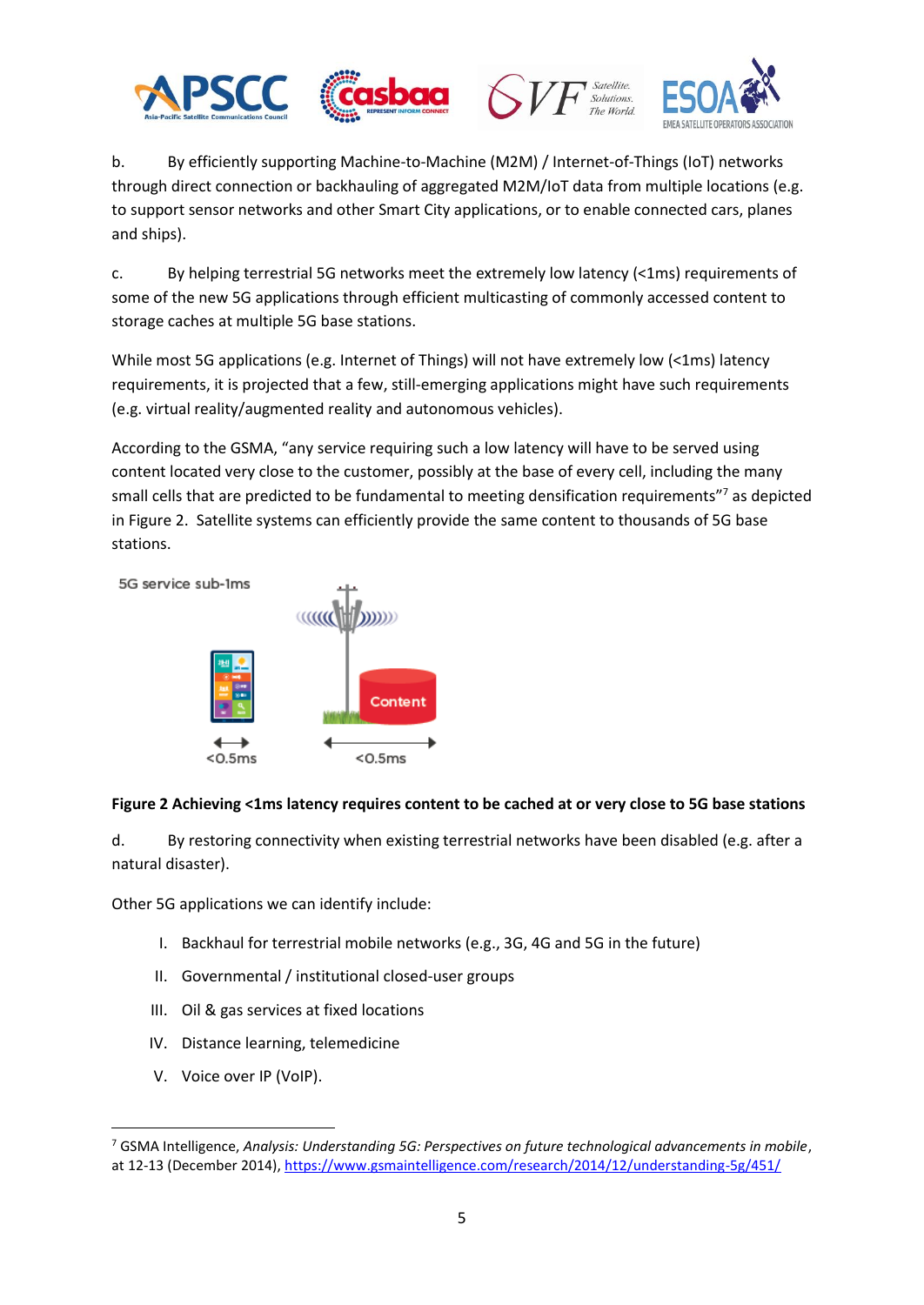

1





Satellites already play comparable roles in today's 2G, 3G and 4G/LTE networks, and are well placed to continue playing such roles for 5G networks, as more High Throughput Satellites (HTS) in both geostationary (GEO) and non‐geostationary (non‐GEO) orbits are deployed, and as smaller, more advanced, and lower‐cost earth station terminal antennas are developed.

While ubiquity of service, support for M2M and IoT and low latency are recognized as requirements that differentiate 5G networks from previous generation networks, most data traffic can be expected to simply be "more; faster" content, as conveyed today over 4G LTE and 3G networks.

Video content is forecast to account for up to 78% of all Asia Pacific mobile data consumption by 2021<sup>8</sup>, up from 60% at the end of 2016. While only 13% of all mobile data may be live video including broadcast video<sup>9</sup>, potentially as much as a quarter of all data delivered to mobile devices could more efficiently be delivered by broadcast push forward and store $10$ , including popular, frequently requested content for time shifted viewing, and mobile software – especially operating system – updates.

While unicast serves "long tail" content well, multicast and broadcast are much better ways to deliver this "head" content, both directly to reception devices for live consumption (or time-shifted consumption, subject to storage in the reception device), and to edge caches in the network. The same Cisco VNI paper linked above forecasts: "Seventy-one percent of all Internet traffic will cross CDNs by 2021 globally, up from 52 percent in 2016."<sup>10</sup>

This is acknowledged by the IMT industry, for example the GSMA in its report *4G Broadcasting, the Network Opportunity*<sup>11</sup>. None of the arguments are specific to 4G – in fact 5G should better be able to support broadcast. There are several consortia working to ensure broadcast efficiencies are either incorporated into 5G networks, or integrated with 5G networks with dedicated broadcast networks to enable multiple delivery methods to mobile devices, including: 5G Media Initiative, Sat5G, SATis5 and 5G-Xcast.<sup>12</sup>

<sup>8</sup> Cisco *Visual Networking Index – Mobile*, Period 2016-2021, February 2017 <https://www.cisco.com/c/en/us/solutions/service-provider/visual-networking-index-vni/index.html>

<sup>9</sup> Cisco *The Zettabyte Era: Trends and Analysis – Visual Networking Index – IP*, Period 2016-2021, at 3, June 2017 "Live Internet video will account for 13 percent of Internet video traffic by 2021." [https://www.cisco.com/c/en/us/solutions/collateral/service-provider/visual-networking-index-vni/vni](https://www.cisco.com/c/en/us/solutions/collateral/service-provider/visual-networking-index-vni/vni-hyperconnectivity-wp.pdf)[hyperconnectivity-wp.pdf](https://www.cisco.com/c/en/us/solutions/collateral/service-provider/visual-networking-index-vni/vni-hyperconnectivity-wp.pdf)

<sup>10</sup> See, for example, *The Economic Benefit of Broadcast Offload in Mobile Data Delivery, A White Paper proposed by Rise Conseil & TDF*, April 2015, which shows how mobile media data network traffic could be reduced by 22% and total national mobile data network traffic reduced by 14% with "broadcast offload" to just 30% of the French population. [http://docplayer.net/41704135-The-economic-benefit-of-broadcast-offload-in](http://docplayer.net/41704135-The-economic-benefit-of-broadcast-offload-in-mobile-data-delivery.html)[mobile-data-delivery.html](http://docplayer.net/41704135-The-economic-benefit-of-broadcast-offload-in-mobile-data-delivery.html)

<sup>&</sup>lt;sup>11</sup> Published 27 February 2017, at [https://www.gsma.com/futurenetworks/digest/new-report-4g](https://www.gsma.com/futurenetworks/digest/new-report-4g-broadcasting-opportunity/)[broadcasting-opportunity/](https://www.gsma.com/futurenetworks/digest/new-report-4g-broadcasting-opportunity/)

<sup>12</sup> Se[e https://www.broadbandtvnews.com/2017/09/01/tv-broadcast-delivery-improved-on-4g-and-5g](https://www.broadbandtvnews.com/2017/09/01/tv-broadcast-delivery-improved-on-4g-and-5g-networks/)[networks/,](https://www.broadbandtvnews.com/2017/09/01/tv-broadcast-delivery-improved-on-4g-and-5g-networks/) [https://www.ses.com/press-release/ses-and-sat5g-spearhead-development-ubiquitous-5g](https://www.ses.com/press-release/ses-and-sat5g-spearhead-development-ubiquitous-5g-network-capabilities)[network-capabilities,](https://www.ses.com/press-release/ses-and-sat5g-spearhead-development-ubiquitous-5g-network-capabilities) [http://sat5g-project.eu/,](http://sat5g-project.eu/)<https://artes.esa.int/projects/satis5> and [http://5g-xcast.eu.](http://5g-xcast.eu/)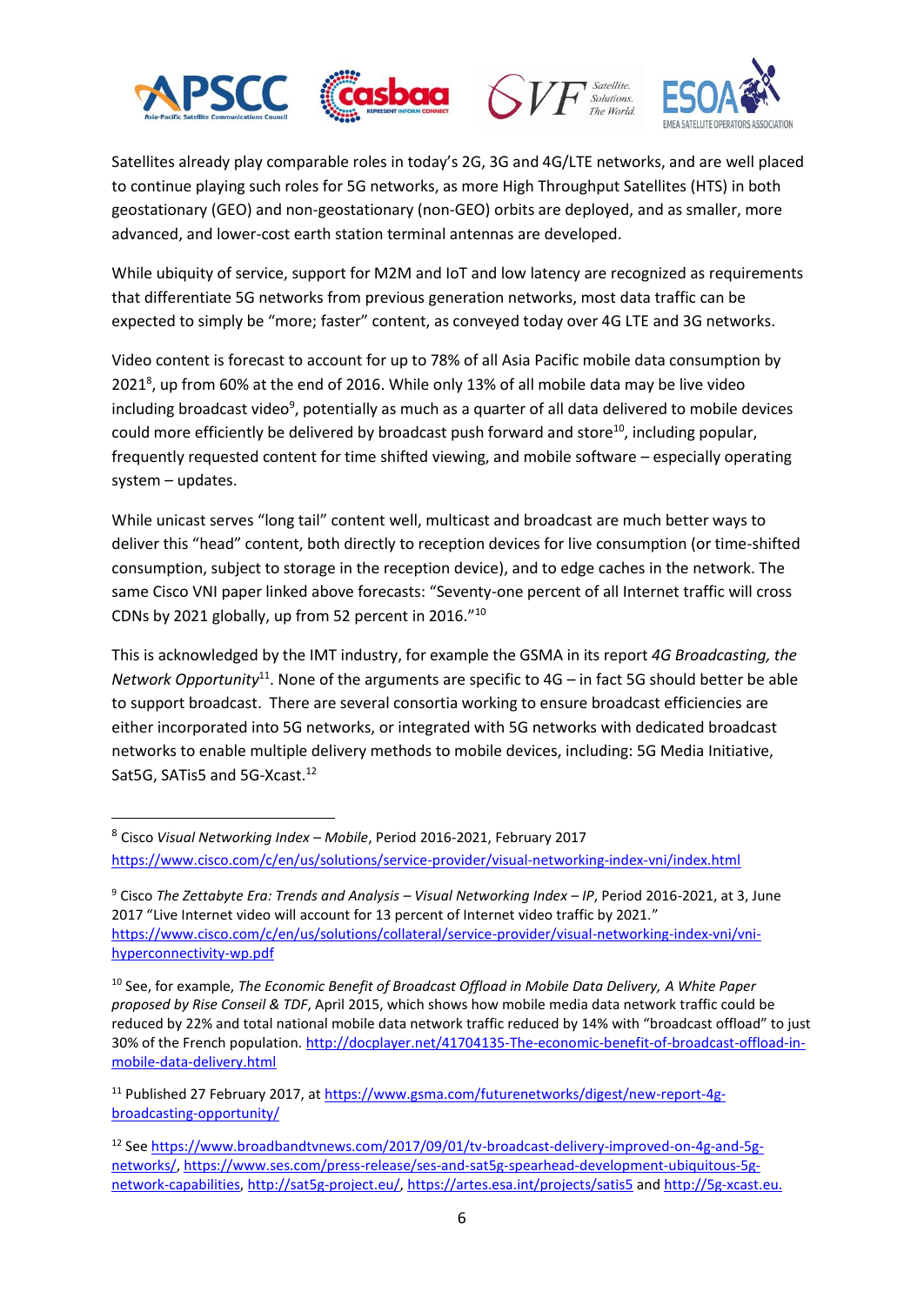





Solutions.

While this efficiency gain can be realised at various levels in the network using various technologies, satellites have proven to be a particularly efficient platform for broadcast or point-to-multipoint distribution of live and/or commonly accessed content, as evidenced by its enduring role as a DTH and video distribution platform for live events.

As a result, the appropriate integration of satellites and terrestrial 5G networks should be actively encouraged and not precluded by 5G spectrum and policy decisions.

### **3. The Need to Provide and Protect Satellite Spectrum**

For satellites to play their role in the 5G ecosystem, they will need continued, sustainable access to satellite spectrum. This should be taken into account in RSM's spectrum planning processes for 5G.

In this regard, the Satellite Associations note that:

- I. Many HTS satellites have already been deployed, or are being planned to be deployed, in multiple frequency bands, including in the band 27.5-29.5 GHz on which RSM sought comment.
- II. ITU WRC-19 Agenda Item 1.13, following WRC-15 Resolution 238, will be considering 33 GHz of spectrum – a very large amount – as 5G candidate bands, including part of the 26 GHz band but not, as also acknowledged in the discussion document, the band 27.5-29.5 GHz.
- III. There is more than enough spectrum under consideration by the ITU for 5G/IMT-2020 to meet realistic demand projections, and there is simply no need to re-allocate satellite spectrum already in use or planned to be used for current and next-generation GEO and non-GEO satellite systems to meet 5G mobile spectrum requirements.

# **4. Amount of 5G Spectrum Needed by 2022 Not Clear from Consultation**

Mobile network operators will continue to focus on generating a return on investment from 4G (and 3G) networks, whilst expansion of WiFi and integration with cellular will be key in supporting greater data rates of the 5G ecosystem. Furthermore, exponential growth cannot continue indefinitely as the result would be that whatever is growing will eventually reach an infinite size. In most cases, the growth of something follows an 'S-Curve' where growth is pseudo-exponential to begin with, but where it slows down and eventually reaches equilibrium in the long term when no further growth takes place.

It seems from the Discussion Document that RSM may not be fully convinced of the near-term need for all of the 5G mobile spectrum that has been requested by the mobile industry. It remains to be seen whether data consumption will grow to the extent projected under various models to support 5G mobile spectrum requests, many of which are rather extreme.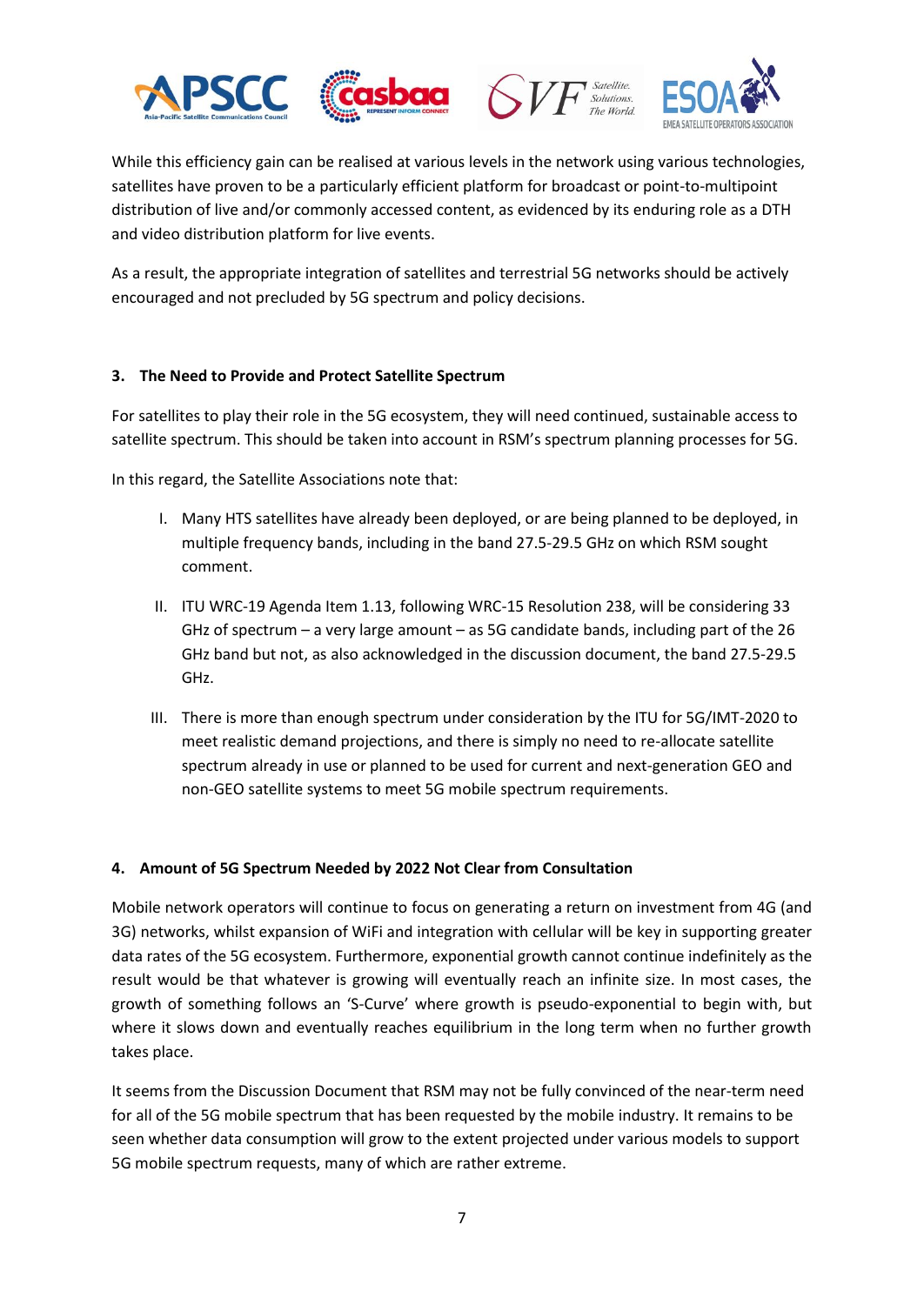







For example, a recent paper by LS Telcom<sup>13</sup> shows that mobile data consumption growth predictions under the ITU forecast model are unrealistic. LS Telcom's approach was to consider how much data would be consumed "in the limit, based on every mobile subscriber on the planet streaming 4K video for 16 hours per day." (In other words, a rather extreme case in itself.) It determined that under this scenario "the amount of global mobile data traffic would be around 3150 Exabytes per month by 2035." However, "[t]his is around 315 times higher than today and represents a CAGR of just 38% per annum (i.e. lower than the current estimates of 50% per annum)."

Thus, it is not surprising that even regulators in small, densely populated countries have come up with much lower estimates of mobile data consumption growth and, thus, much lower estimates of 5G mobile spectrum requirements. Singapore's IMDA, for example, recently estimated its 5G mobile spectrum requirements to be less than  $3.5 \text{ GHz}^{14}$ , rather than the up to 20 GHz estimated under various models, based on (among other things) an assessment of actual traffic growth, local density of cell site deployments and expected rates of off-load on to Wi-Fi and future WiGig networks.

It is also worth noting from the LS Telcom paper, citing a Tefficient paper<sup>15</sup>, that Finland – which has comparable population (+17%), population density (+13%) and GDP per capita (+9%) to New Zealand – is by far the world leader in mobile data usage per subscriber. The latest version of the Tefficient paper states: "The average Finnish SIM card [including all SIMs in the market such as M2M] carried 11.3 GB of data per month in 1H 2017." The LS Telcom paper calculated the average efficiency of the Finnish mobile networks. The total amount of spectrum assigned to mobile operators in Finland is 655 MHz comprising spectrum in the 450, 700, 800, 900, 1800, 2100 and 2600 MHz bands.<sup>16</sup> It is thus possible to deliver an average of over 17 Mbytes per month per MHz of spectrum using 4G and prior technologies. As LS Telcom concludes: "This represents achievable spectrum efficiency based on today's technologies and networks and is therefore a useful benchmark in comparing efficiency in other countries."

This does beg the question to RSM whether significantly more spectrum is required for 5G services, depending on how close the current utilisation of the mobile network's existing spectrum comes to the Finnish "gold standard", in terms of Mbytes data delivered per month per MHz.

<sup>1</sup> <sup>13</sup> *When will Exponential Mobile Growth Stop?*, 9 October 2017

[https://www.lstelcom.com/fileadmin/content/marketing/news/2017\\_LStelcom\\_Report\\_WhenWillExponential](https://www.lstelcom.com/fileadmin/content/marketing/news/2017_LStelcom_Report_WhenWillExponentialMobileGrowthStop.pdf) [MobileGrowthStop.pdf](https://www.lstelcom.com/fileadmin/content/marketing/news/2017_LStelcom_Report_WhenWillExponentialMobileGrowthStop.pdf)

<sup>14</sup> See *CONSULTATION PAPER ISSUED BY THE INFO-COMMUNICATIONS MEDIA DEVELOPMENT AUTHORITY OF SINGAPORE*, at 17, 22-25 (23 May 2017), [https://www.imda.gov.sg/-](https://www.imda.gov.sg/-/media/imda/files/inner/pcdg/consultations/consultation-paper/public-consultation-on-5g-mobile-services-and-networks/5g-public-consultation.pdf?la=en) [/media/imda/files/inner/pcdg/consultations/consultation-paper/public-consultation-on-5g-mobile-services](https://www.imda.gov.sg/-/media/imda/files/inner/pcdg/consultations/consultation-paper/public-consultation-on-5g-mobile-services-and-networks/5g-public-consultation.pdf?la=en)[and-networks/5g-public-consultation.pdf?la=en](https://www.imda.gov.sg/-/media/imda/files/inner/pcdg/consultations/consultation-paper/public-consultation-on-5g-mobile-services-and-networks/5g-public-consultation.pdf?la=en)

<sup>&</sup>lt;sup>15</sup> The latest version of the paper that LS Telcom cites is at: [http://media.tefficient.com/2017/12/tefficient](http://media.tefficient.com/2017/12/tefficient-industry-analysis-3-2017-mobile-data-usage-and-revenue-1H-2017-per-country-24-January.pdf)[industry-analysis-3-2017-mobile-data-usage-and-revenue-1H-2017-per-country-24-January.pdf](http://media.tefficient.com/2017/12/tefficient-industry-analysis-3-2017-mobile-data-usage-and-revenue-1H-2017-per-country-24-January.pdf)

<sup>16</sup> <http://www.spectrummonitoring.com/frequencies/#Finland>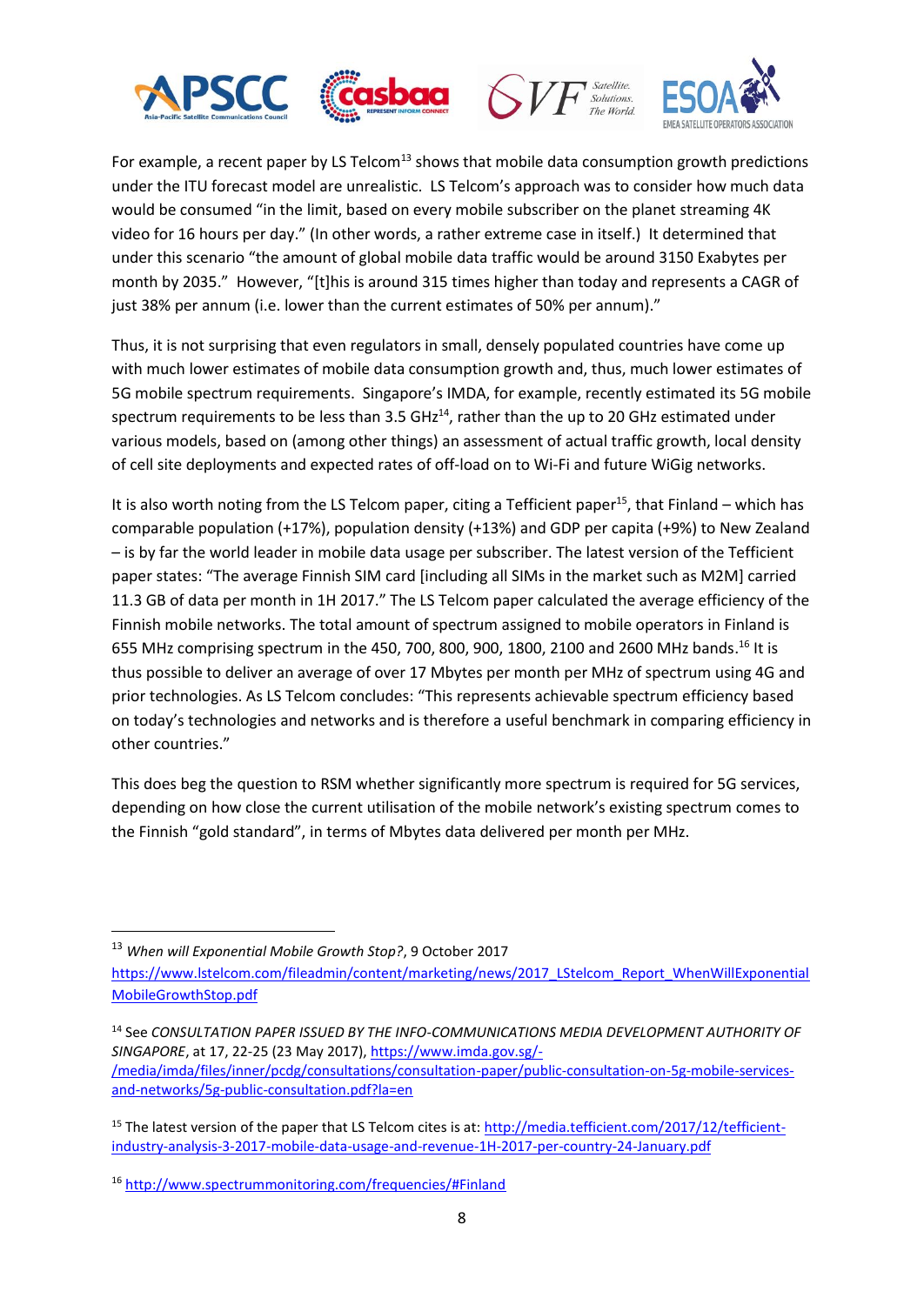





#### **5. Specific Issues with Proposed Allocation of 3.5 GHz Band to Mobile Services**

The C-band frequencies between 3400–4200 MHz have been a cornerstone of many satellite services for decades. In addition to its key function in providing connectivity within and to areas with high rain fall rates, where its low susceptibility to rain fade make it the most reliable commercial fixed satellite service (FSS) band, C-band is used for a number of other critical functions.

Next-generation modulation standards for satellite communications have been tested with speeds ranging from 300 Mbit/s and up to 700 Mbit/s for professional video applications on standard Cband transponders.

New high-performance satellite platforms will combine C-, Ku- and Ka-bands wide beams, spot beams, and frequency reuse technology to support broadband, media and mobility solutions, with the following benefits:

- High performance and lower cost per bit delivered
- Wide beams and spot beams in the same band for broadcast and high-throughput applications
- Frequencies can be aligned to region and application-specific requirements
- High throughput, efficiency and reliability enabling smaller mobility-friendly terminals and benefiting data-centric services like cellular backhaul
- As of 2015, over the whole world, more than 180 geostationary satellites route services via more than 2,000 C-band transponders. These satellites undergo regular replacement cycles.

The 3400-4200 MHz band is currently used by several services, including the Fixed Satellite Service (FSS). FSS earth stations (FSS-ES) are bringing significant economic benefit to Asia-Pacific. In a world powered by demand for information and advances in access technology, accessing data communication over satellite services is becoming a very cost effective reality, resulting in further growth in data traffic especially in the 3600-4200 MHz spectrum due to the coverage attributes that C-band provides.

Most of the world's coverage via C-band is anchored through FSS earth stations that heavily use the 3600-4200 MHz band. C-band frequencies are used for intercontinental links and links with high reliability requirements, including safety and security services, broadcast distribution and satellite telemetry tracking and control. Satellite operators rely heavily on this band because it has a number of advantages over other frequency bands. These advantages include:

- Reach. The large geographic coverage area of C-band satellite beams allows for whole regions or continents to be connected – resulting in a very cost-effective communications network.
- Resilience. C-band is resistant to rain fade. As a result, services provided in C-band offer extremely high reliability, even during heavy rain at or near the uplink and/or downlink stations.

RSM states in Section 3.5, paragraph 1 of the Discussion Document:

"The 3.5 GHz band extends from 3.4 to 3.7 GHz. The band is expected to be the main band for initial 5G deployment around the world. Equipment manufacturers have announced trials of 5G services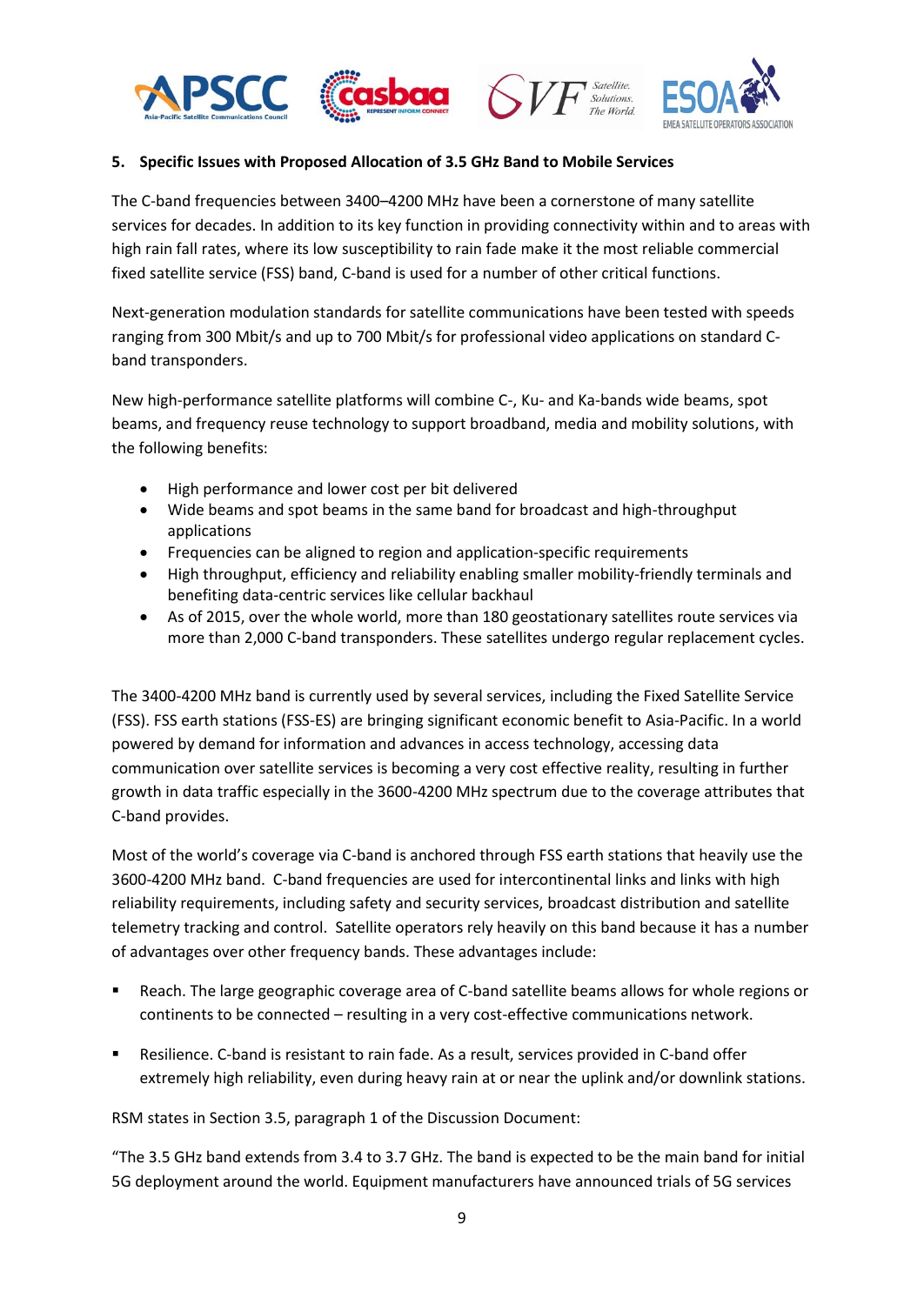





using this band beginning in February 2018. Given the international trends, we consider the 3.5 GHz band is the top priority band for allocation for 5G"

Later, in Section 3.5, paragraph 5 RSM states:

"The upper part of the 3.5 GHz band (3589 to 3700 MHz) is allocated to fixed satellite services (in the space-to-earth direction) and is largely unused. The only use is for a satellite gateway earth station in north Auckland. These licences will expire in October 2022. The satellite operator has been given five years to quit the band."

WRC-15 identified 200 MHz (3400-3600 MHz) for IMT in the mid-range band. This spectrum is therefore available, internationally harmonized under the ITU for deployment of 5G. It should be noted that currently not all of the spectrum licensed to mobile operators is actually used to provide services to users. IMT can still grow and serve in the existing spectrum. Large investments required for the research and roll-out of 5G networks are likely to pay off only in densely populated urban hot spots, which are more efficiently served by regional rather than nationwide 5G network deployments.

Some current and future IMT services requirements can be met by more efficient use of 4G/3G, WiFi/RLAN or other terrestrial networks as well as satellite networks, as indicated i[n Figure 3.](#page-9-0)



### <span id="page-9-0"></span>**Figure 3 Levering existing spectrum with greater spectrum efficiency and small cell distribution**

It is also important to stress the fact that decisions at the 2015 World Radiocommunication Conference (WRC-15) with respect to the identification of spectrum for IMT in the 3400-4200 MHz band $^{17}$  were as follows:

- The 3400-3600 MHz band has a nearly global identification for IMT in all ITU Regions, including in New Zealand, which has been included in ITU Radio Regulations Nos. 5.432B and 5.433A.
- The 3600-3700 MHz band has been identified for IMT in **only four** countries in ITU Region 2 (Americas), with no such identification in any other part of the world including New Zealand.
- **The 3700-4200 MHz band was preserved for FSS globally in all ITU Regions**.

**<sup>.</sup>** <sup>17</sup> See Resolution 223 (WRC-15).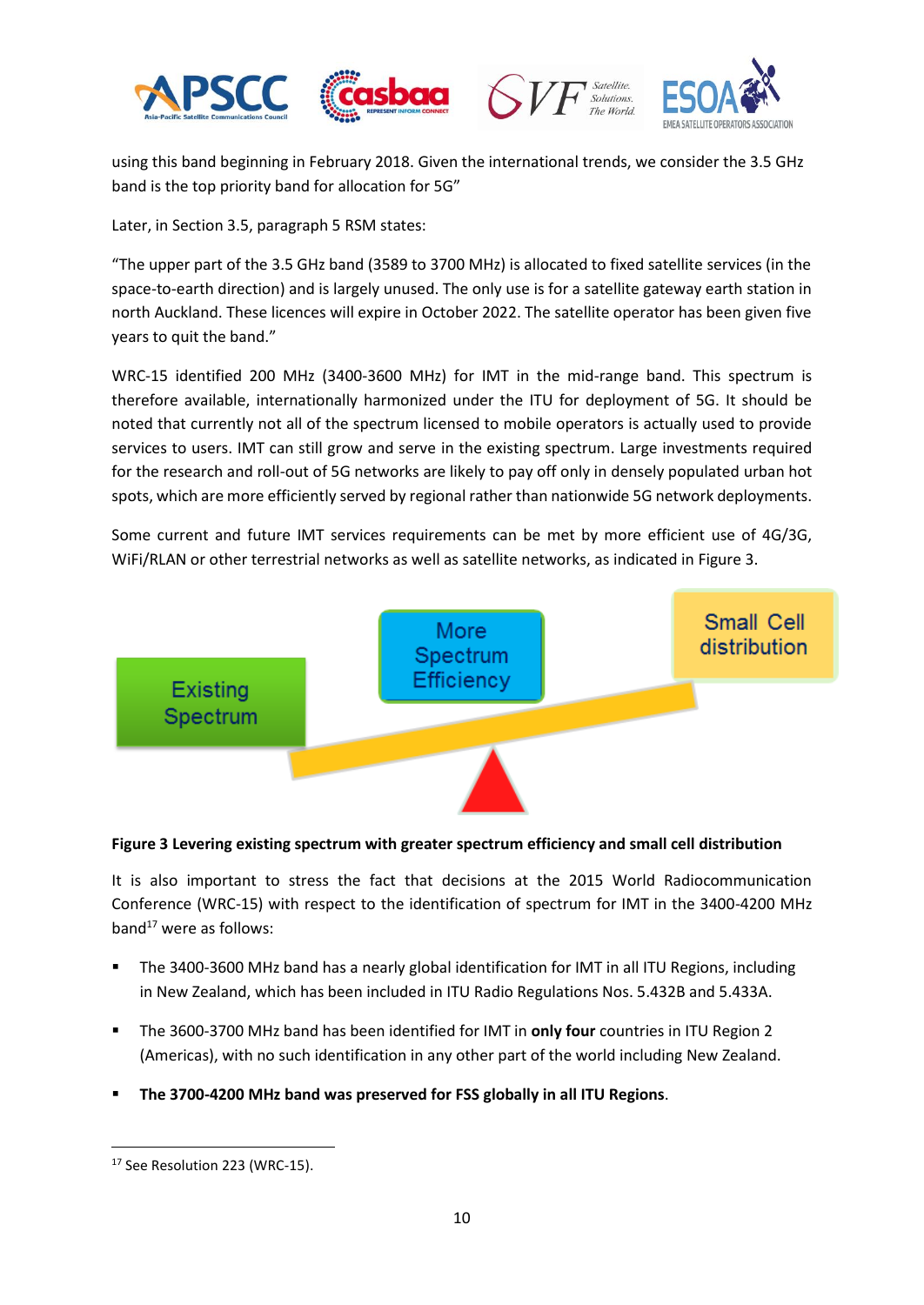



**Solutions** The World



[Figure 4](#page-10-0) below summarizes the decisions at WRC-15 with respect to the C-band.



#### <span id="page-10-0"></span>**Figure 4 WRC-15 C-band identifications for IMT**

 $\overline{\phantom{a}}$ 

WRC-15 further decided not to include frequency bands in the 3600-4200 MHz range on the agenda of WRC-19 for possible identification for 5G.

Regarding RSM's consideration to allocate the 3400-3700 MHz frequency range for IMT, RSM appears already to have considered to what extent there are already licensed FSS earth stations in that segment of C-band and what will happen to them.

An alternative would be to grandfather the existing licensed earth stations and allow them to continue to operate, with appropriate mechanisms to protect them from IMT interference (e.g., a minimum separation distance or coordination zone around the earth station). The methodology for calculating the necessary separation distances can be found in ITU Report ITU-R S.2368, produced by Joint Task Group 4-5-6-7.<sup>18</sup>

It is important to note the fact that the Discussion Document does not address the need for protection of current and future satellite stations operating in the band 3700-4200 MHz from possible undue interference from IMT deployments in the 3400-3700 MHz bands. The Discussion Document is silent on the issue of interference from IMT stations into FSS, FS and services other than 5G and broadband wireless access and the need to adopt protection measures, despite the fact that high-power terrestrial IMT/5G transmissions below 3700 MHz could prevent the use of the Cband above 3700 MHz as a result of out-of-band emissions from IMT systems, overload of the satellite receiver's Low Noise Block Converter (LNB) or intermodulation effects.

<sup>&</sup>lt;sup>18</sup> Report ITU-R S.2368-0, Sharing studies between International Mobile Telecommunication-Advanced systems and geostationary satellite networks in the fixed-satellite service in the 3 400-4 200 MHz and 4 500-4 800 MHz frequency bands in the WRC study cycle leading to WRC-15 (06/2015), [http://www.itu.int/pub/R-](http://www.itu.int/pub/R-REP-S.2368-2015)[REP-S.2368-2015.](http://www.itu.int/pub/R-REP-S.2368-2015)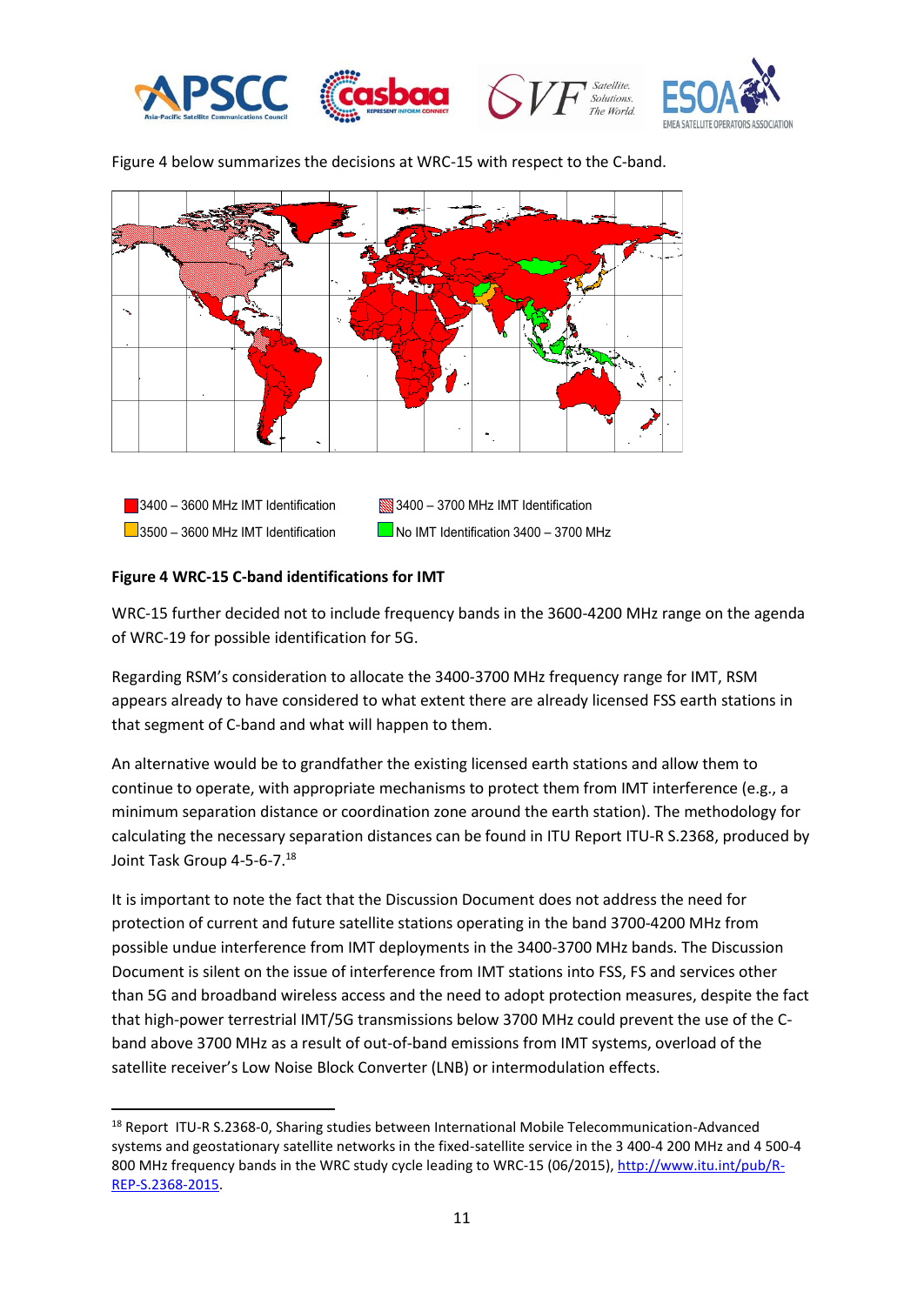





RSM should note that the impact of terrestrial stations on satellite stations should be addressed through interference mitigation measures, such as filtering, RF screening, and the imposition of power limits on base stations around receive earth station sites. Most importantly, in order not to impact any incumbent services it would be necessary to set up a sharing framework.

A spectrum sharing framework can be understood as a set of sharing rules and conditions and its development will require the involvement of all relevant stakeholders, including the incumbents. Such rules would be incorporated in the relevant national license conditions, and may include procedures to be followed during the roll-out of the IMT - 5G services. In setting up a sharing framework, RSM should take into account:

- 1. Continued FS/FSS operation and possible introduction of new FS/FSS users;
- 2. Possible changes to existing FS/FSS operations (e.g. a change in frequency, change in antenna pointing direction, addition of radio frequency shielding around FSS earth stations), subject to the national decisions, and proper compensation mechanisms;
- 3. Improvement of the performance of mobile networks concerning its mitigation techniques;
- 4. Need for transparent and non-discriminatory sharing regulation, ensuring efficient use of the available spectrum resource; and
- 5. National constraints, as well as international obligations.

All the above will impact the setup of a national sharing framework providing the base for the further considerations on the appropriate sharing measure.

Regarding RF screening, even if such measures could be implemented, there are actual implementation costs (e.g., costs of upgraded equipment, labour and downtime, among others) and ongoing performance impacts (e.g., installation of a filter to shield a satellite station operating above 3700 MHz band would reduce performance across the entire C-band receive spectrum) that must first be addressed before considering how IMT stations will be allowed to operate in the C-band.

Protection of satellite stations from undue interference is essential in order for satellite services to continue to provide critical communications services and connectivity to New Zealand businesses, consumers and government users.

### **6. Specific Issues with Proposed Allocation of 26 GHz (24.25-28.35 GHz) Band to Mobile Services**

As noted above, WRC-19 Agenda Item 1.13 will consider the band 24.25-27.5 GHz for terrestrial mobile 5G services. In most countries this is referred to as the "26 GHz" band, but we note that RSM uses a different definition for "26 GHz": 24.25-28.35 GHz. Quite a number of countries are seriously considering the band 24.25-27.5 GHz as a "pioneer" candidate band for 5G – including Australia, the European Union and Mainland China – and it is thus appropriate for RSM to examine that band, taking into account these international developments.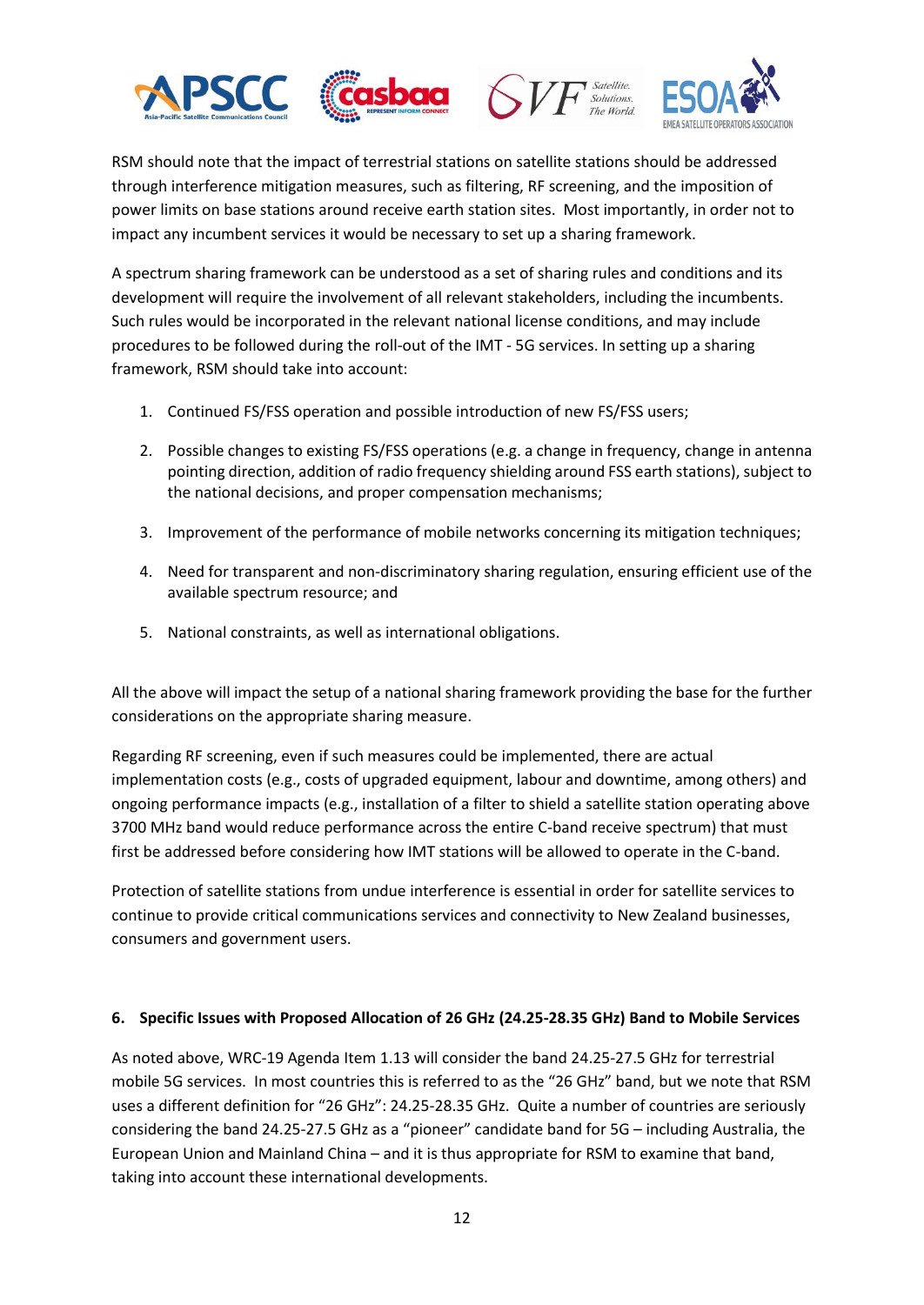







It should be noted, however, that there are satellite allocations in portions of the band 24.25-27.5 GHz that were only recently affirmed. For example, the FSS allocation in the 24.65-25.25 GHz portion of the 26 GHz band was only recently expanded at WRC-12 to support a new BSS allocation at 21.4-22 GHz. The satellite industry has only recently begun to deploy capacity using that uplink band – for example DIRECTV-14 and DIRECTV-15 in the US.

As noted above, BSS spectrum can be used to distribute commonly accessed content and software to 5G base stations in order to make future 5G networks more efficient. The fact that the 24.65- 25.25 GHz band is not yet in use for satellites in the region today, given the recent WRC allocations, should not count against the band's potential to be used by FSS networks in the future, which could include applications used to augment 5G networks. It should also be noted that some recently launched HTS systems are also using another part of the 26 GHz band – the 27.0-27.5 GHz band – including Australia's Sky Muster / NBNCo-1 and -2, launched in just the last two years – and this band may feature in the design of future HTS systems.

Regarding the band 27.5-28.35 GHz, the Satellite Associations are opposed to consideration of the use of this band for 5G, for the reasons explained below.

The Satellite Associations recommend that the focus for terrestrial 5G spectrum should be on those portions of the 26 GHz not already allocated for satellite, i.e. 24.25-24.65 GHz (400 MHz) and 25.25- 24.65 GHz (400 MHz). To the extent that RSM considers the portions of the band that are already allocated to satellite, 24.65-25.25 GHz, 27.0-27.5 GHz and 27.5-28.35 GHz, it will have to take into account sharing studies that are underway at the ITU to consider shared use of the FSS uplink bands. Previous sharing studies have shown the need for interference alleviation measures, which increase cost and time to service and reduce flexibility and efficiency.

### **7. Specific Issues with Proposed Allocation of 27.5-29.5 GHz Band to Mobile Services**

The Satellite Associations urge RSM not to open any part of the 27.5-29.5 GHz band for mobile services in New Zealand.

Opening up the 27.5-29.5 GHz band for mobile services would either preclude or severely hamper these plans, leading to investment being reallocated to other satellite hubs in the region.

Unlike the band 24.25-27.5 GHz, the band 27.5-29.5 GHz is not included in WRC-19 AI 1.13 and thus has low potential for international harmonization. In fact, only a small number of countries (the U.S., Korea and Japan) are working outside the WRC-19 framework to consider any parts of the 27.5- 29.5 GHz band for 5G mobile services. Most countries are focused instead on the AI 1.13 bands, including the 27 countries of the European Union, Australia, and Mainland China, which is focusing on the 26 GHz (24.25-27.5GHz as internationally defined) and 37-42.5 GHz bands rather than the 27.5-29.5 GHz band.

Furthermore, satellite operators around the world and in the Asia Pacific region itself have been deploying or are planning to deploy geostationary and non-geostationary high throughput satellite (HTS) systems in the 27.5-29.5 GHz band, including many with coverage of New Zealand: see Table 1.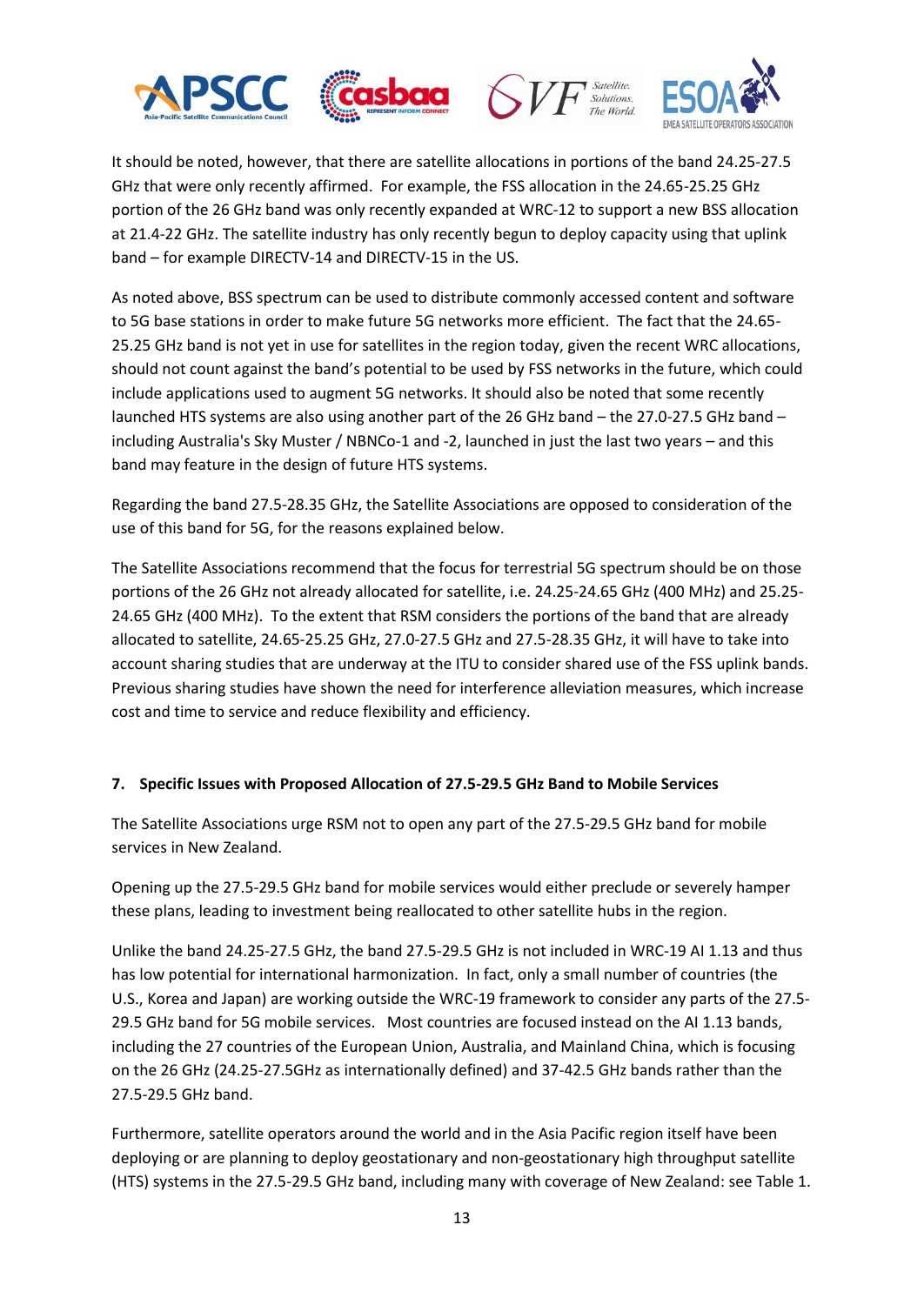





This is in part why the 27.5-29.5 GHz band was specifically excluded from the list of candidate 5G bands in WRC-19 Agenda Item 1.13. Use of the 27.5-29.5 GHz band for 5G mobile services on a national basis would undermine the international harmonisation of the band for satellite services.

| <b>In Service</b> | <b>High Throughput Satellite</b>       | Orbit      | <b>Frequency bands</b> |
|-------------------|----------------------------------------|------------|------------------------|
| 2005              | Thaicom-4 / IPStar-1                   | <b>GEO</b> | Ku-band / Ka-band      |
| 2013, 2014        | O3b (Batch 1, 2 & 3)                   | <b>MEO</b> | Ka-band                |
|                   | Sky Muster I & II (NBN-Co)             | <b>GEO</b> | Ka-band                |
| 2015, 2016        | Inmarsat Global Xpress (I5 F1 & I5 F3) | <b>GEO</b> | Ka-band                |
|                   | Intelsat IS-33e                        | <b>GEO</b> | HTS Ku-band / Ka-band  |
| 2017              | Inmarsat Global Xpress (I5 F4)         | GEO        | Ka-band                |
|                   | Chinasat-16                            | <b>GEO</b> | Ka-band                |
| 2018              | O3b (Batch 4 & 5)                      | <b>MEO</b> | Ka-band                |
|                   | <b>SES-12</b>                          | GEO        | Ku-band / Ka-band      |
|                   | Intelsat IS-H3e                        | GEO        | HTS Ku-band / Ka-band  |
| 2019              | Kacific-1 / JCSat-18                   | GEO        | Ka-band                |
|                   | OneWeb                                 | <b>LEO</b> | Ku-band / Ka-band      |
|                   | APStar-6D                              | <b>GEO</b> | Ku-band/Ka-band        |
|                   | Chinasat-18                            | <b>GEO</b> | Ku-band/Ka-band        |
| 2020              | SpaceX                                 | <b>LEO</b> | Ku-band / Ka-band      |
|                   | Inmarsat-6                             | <b>GEO</b> | L-band/C-band/Ka-band  |
| 2021              | Telesat LEO                            | LEO        | Ka-band                |
|                   | O3b mPower                             | <b>MEO</b> | Ka-band                |
|                   | Viasat-3                               | GEO        | Ka-band                |
|                   | MEASAT-3R                              | GEO        | Ka-band                |
| 2022/2023         | MEASAT-2a                              | GEO        | Ka-band                |

<span id="page-13-0"></span>**Table 1 High Throughput Satellites covering Asia Pacific using Ka-band (not exhaustive)**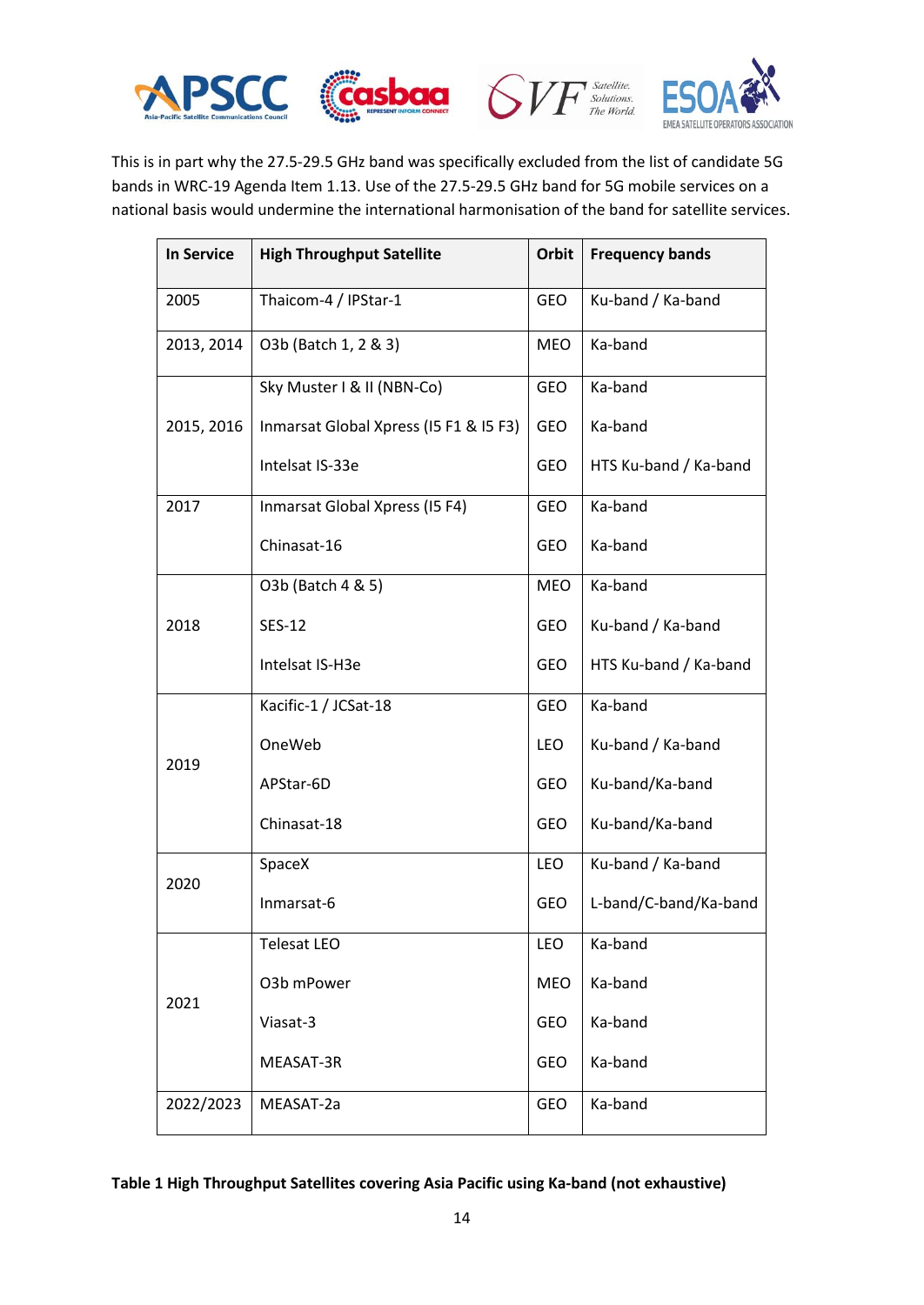





Ka-band spectrum in the 27.5-29.5 GHz band is already in use in New Zealand for multiple applications. Existing and planned HTS capacity is expected to support Machine-to-Machine (M2M) / Internet-of-Things (IoT) networks through direct connection or backhauling of aggregated M2M/IoT data from multiple locations – e.g. to support sensor networks and other Smart City applications, or to enable connected cars, planes and ships.

It should also be noted that the WRC-19 is considering establishing earth stations in motion (ESIM) regulations in the 27.5-29.5 GHz band (AI 1.5), which means likely use of the 27.5-29.5 GHz band by satellite antennas on vessels and aircraft with global circulation. The satellite operators respectfully suggest that the RSM considers this aspect, given New Zealand's position as a maritime and aeronautical hub in the Oceania region. In addition to large numbers of foreign vessels/aircraft, ESIMs operating in the 29.5-30GHz spectrum (return link) are already installed on New Zealand vessels and airlines, while their data traffic is typically delivered via gateways operating in the 27.5- 29.5 GHz (forward link). The same ESIM terminals can also operate in portions of the 27.5-29.5 GHz band according also to the outcome of studies under WRC-19 AI 1.5.

For all of these reasons, RSM should strive to avoid designating any part of the 27.5-29.5 GHz band – which is already actively being used, or is planned to be used, for current and next-generation GEO and MEO satellites – for terrestrial 5G mobile services, as there is ample other spectrum under consideration at the ITU for this purpose.

### **8. Specific Issues with Proposed Allocation of 1400 MHz Band to Mobile Services**

RSM states that it "do[es] not consider there is demand for the . . . 1400 MHz band[] to be allocated to IMT," and accordingly, it sees this as "a low to medium priority for reallocation." The Satellite Associations agree that the 1400 MHz should not be a priority for reallocation at this time. Moreover, should RSM turn its focus to this band in the future, IMT deployment in the 1400 MHz band will have to be considered carefully and done in a way that provides sufficient protection to critical Mobile Satellite Service (MSS) operations in the adjacent frequency band.

The 1400 MHz band (1427-1518 MHz) is adjacent to the MSS band 1518-1559 MHz, which is used for MSS downlinks, i.e. for land terminals, ships and aircraft to receive emissions from GSO satellites. L-Band MSS is used for safety of life communications and mission-critical voice and data services – including Global Maritime Distress and Safety System (GMDSS) and Aeronautical Mobile Satellite Radiocommunication Service (AMS(R)S) – around the globe.

Currently the band 1525-1559 MHz is used in New Zealand for MSS downlinks. The band 1518-1525 MHz is also expected to be used for MSS downlinks in the Asia-Pacific region in the near future, from around 2020 when the first Inmarsat-6 satellites are planned to be launched. RSM should therefore start to consider making the band 1518-1525 MHz available for MSS operations in New Zealand. There is a demonstrated need and market for MSS in New Zealand. MSS in 1518-1525 MHz is already available in other regions and could be put to use by some ships, planes and terminals in New Zealand as soon as it is deployed. Therefore, considerations for making this MSS band available should take a higher priority than any review of the 1400 MHz band for 5G services.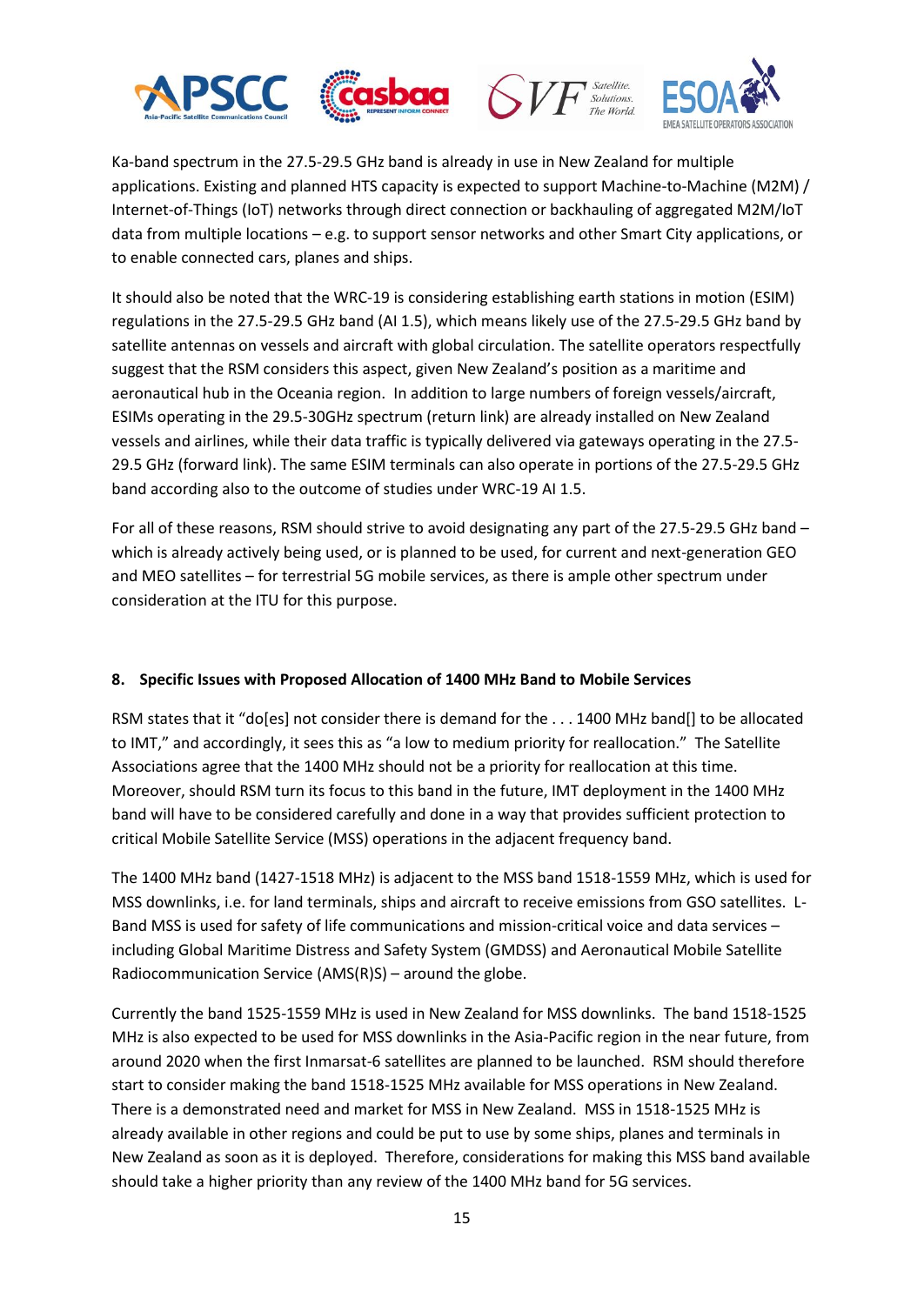





In Europe, where it is being considered for terrestrial use, the 1400 MHz band is planned for use by "supplemental downlink systems". Such systems are intended to provide additional capacity in specific areas where existing 4G networks are deployed and are experiencing congestion. It is not seen as a priority band for 5G rollout. Although parts of the 1400 MHz band have been made available for several years in Europe, there are currently no operational mobile broadband systems in this band. We are aware that some countries are considering this band for FDD and TDD mobile networks, but there is no equipment available for such use today.

L-Band MSS is of high importance to the aviation industry, to the maritime industry, and to users of land mobile terminals.

- Regarding aviation use, L-band satellite communications supports the AMS(R)S and is important for ensuring flight safety. A satellite communications terminal is required to fly in many preferred flight tracks and if the terminal is not able to be successfully tested at the airport prior to takeoff, a plane will have to adjust its route, resulting in travel delays and unforetold economic impacts. Airlines are also expecting to make greater use of L-band MSS in the future to support the International Civil Aviation Organisation (ICAO) Global Aeronautical Distress and Safety System (GADSS).
- MSS is similarly essential to maritime operations. L-Band MSS terminals are a means of complying with International Maritime Organisation (IMO) Safety-of-Life At Sea (SOLAS) communications equipment requirements in all sea areas, and in some areas they are the only permissible equipment. As such, many ships rely upon Inmarsat terminals to meet this obligations, and if the terminal is unable to pass a systems test, the ship cannot legally sail.
- Land terminals are used by first responders for essential coordination and communications after natural and man-made disasters, by military users, and by diverse industries including the transportation, energy and agriculture for mission-critical voice and data applications. While terrestrial infrastructure is overloaded or unreliable, these terminals ensure that lifesaving services are delivered when and where they are needed. Additionally, energy production and distribution, transportation, construction, and other industries use MSS terminals to provide mobile communications with a level of reliability and ubiquity not delivered over terrestrial networks. Going forward, lightweight L-Band MSS terminals with low power consumption will be key to driving innovation in areas such as intelligent transportation systems and the Internet of Things.

L-Band MSS terminals - aeronautical, maritime and land - are vulnerable to interference from mobile service base stations transmitting in the adjacent 1400 MHz band. An MSS terminal operating within a certain range of a base station could be prevented from operation by receiver overload or by base station out-of-band emissions. The interference range varies depending on mobile and MSS characteristics, but can be as much a 20 km. Protection measures are required irrespective of whether the band 1518-1525 MHz is used for MSS operations in New Zealand.

If the 1400 MHz band were to be used for TDD system, the MSS terminals would also be vulnerable to interference from the mobile terminals and this might also require constraints on mobile system characteristics.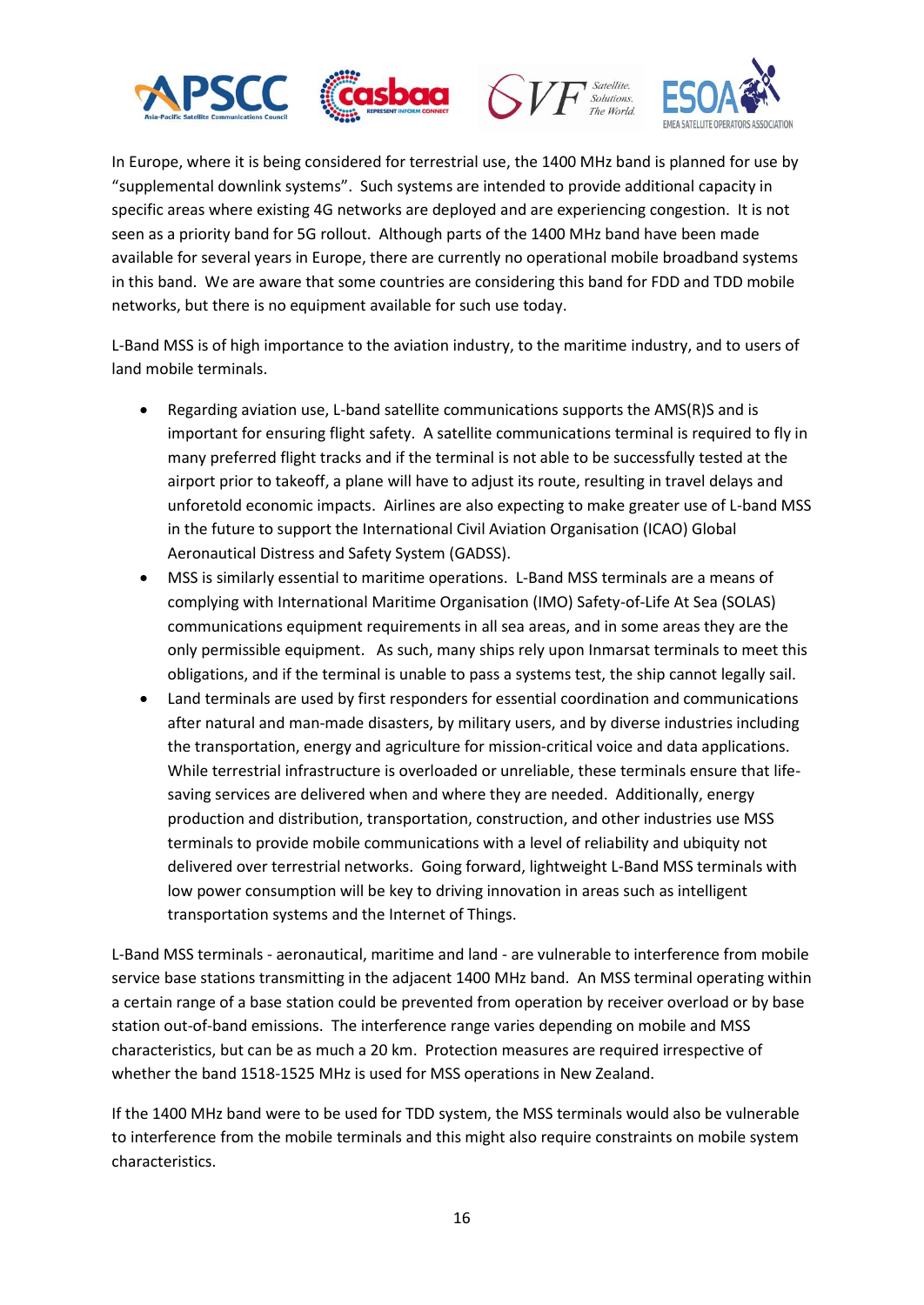





As stated above, RSM places this band on a low to medium priority for reallocation to IMT and is questioning whether demand for this band exists (section 7.3). Given this demand question, the many other bands being considered for 5G systems, and given the existing use of the 1400 MHz band in New Zealand, RSM might reasonably decide not to proceed with this band any further. Should RSM decide to proceed with this band for 4G or 5G mobile systems, however, it will be necessary to carefully evaluate the technical conditions for mobile operations in the 1400 MHz band and to define adequate protection measures for compatibility with MSS operations in the adjacent band. Naturally, such measures should be clearly defined before an award can take place.

Technical studies related to compatibility between mobile systems and MSS systems are currently being considered in the ITU and in the AWG. The studies are ongoing but it is apparent that some constraints will be required on mobile systems to ensure compatibility with current and future MSS operations. The constraints required include a guard band and power limits on mobile stations (inband and out-of-band). The satellite associations remain ready to discuss the matter in more detail if necessary.

#### **9. More than Enough Other Spectrum to Meet Realistic 5G Mobile Spectrum Demand**

As noted above, WRC-19 Agenda Item 1.13 will consider about 33 GHz of spectrum in aggregate as potential candidate bands for 5G/IMT-2020. It should be possible to find more than enough spectrum within this 33 GHz to meet any realistic projection of data consumption growth, without impinging upon bands already actively being used or planned to be used for current and nextgeneration GEO and MEO satellite systems. There is certainly no need to look at the 27.5 to 29.5 GHz band, which is not even included among the candidate bands in the Agenda Item.

The satellite industry expects data consumption to grow substantially in the near to medium term, and it is investing in HTS systems – both GEO and MEO – to meet that growth, including in Ka-band HTS systems – see **[Table 1](#page-13-0)** above.

If the amount of spectrum required for 5G is closer to 3.5 GHz rather than to 20 GHz, then it is very likely that the ITU under WRC-19 Agenda Item 1.13 will be able to identify more than enough globally harmonized spectrum to support 5G mobile spectrum requirements. This should be achievable without cannibalizing or sharing satellite spectrum that is already in use or planned to be used for current and next-generation GEO and non-GEO HTS systems that will support and augment future 5G networks.

Portions of the Q/V-bands (37-52 GHz) included in WRC-19 Agenda Item 1.13 may be available to meet 5G mobile requirements. However, portions of these bands are likely to be contended, since they are already being incorporated into next-generation Very High Throughput Satellite systems (including 6 global non-GEO systems proposed by Boeing, SpaceX, Telesat, O3b, OneWeb, and Theia). Indeed, WRC-19 will not only consider allocating Q-/V-band spectrum for 5G (AI 1.13), but also additional V-band spectrum for VHTS systems (AI 9.1.9) and Q/V-band spectrum for High Altitude Platforms (AI 1.14). Although there is a significant amount Q/V-band spectrum under study, a careful evaluation of the various spectrum requirements will need to be undertaken to determine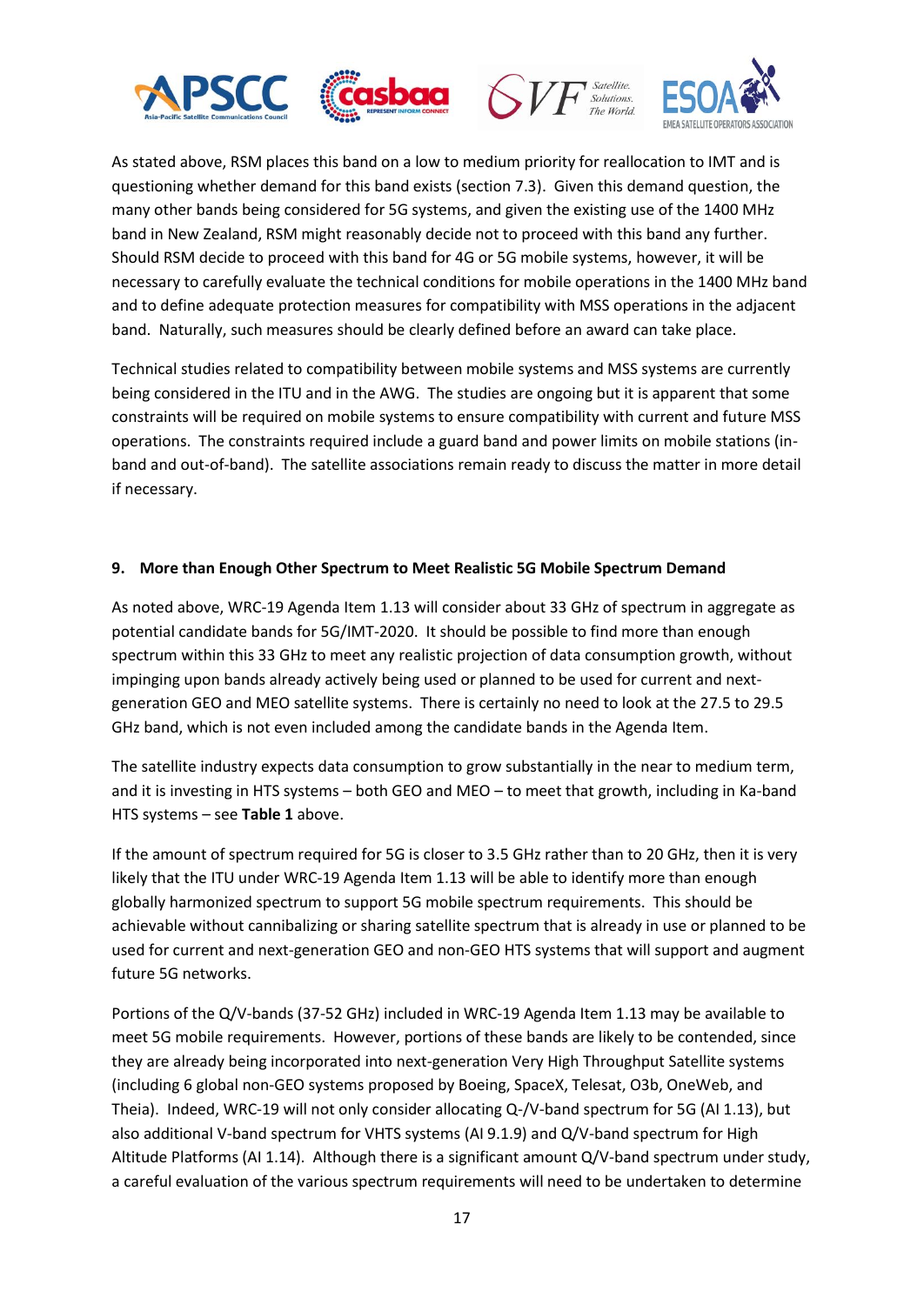





if there is enough spectrum to accommodate all future requirements. In addition, sharing studies are underway to assess compatibility.

Other mmWave bands will be considered for 5G / IMT-2020 terrestrial mobile services under WRC-19 Agenda Item 1.13, including the 31.8-33.4 GHz (32 GHz), 37-52 GHz (Q/V band), 66-76 GHz (66 GHz) and the 81-86 GHz (81 GHz) bands. It should be possible to find adequate spectrum in these bands to meet terrestrial 5G requirements without the contention with existing and planned use of satellite spectrum that is foreseeable in, for example, the Ka-band.

The 66 GHz and 81 GHz bands, in particular, are considered very good prospects for international harmonization given their limited existing and planned use by other radio services. The 66 and 81 GHz bands in the "high" mmWave bands should yield about 15 GHz of spectrum in contiguous blocks of at least 5 GHz, which could support very wide-band 5G/IMT-2020 carriers. These high mmWave bands should therefore be able to support the development of 5G mobile networks in high-density indoor and outdoor scenarios, such as stadiums, campuses or shopping malls located in urban and suburban areas. The use of these bands would also benefit from synergies with WiGig – currently being deployed at 61 GHz – for which chipsets and MIMO antenna systems are already being manufactured.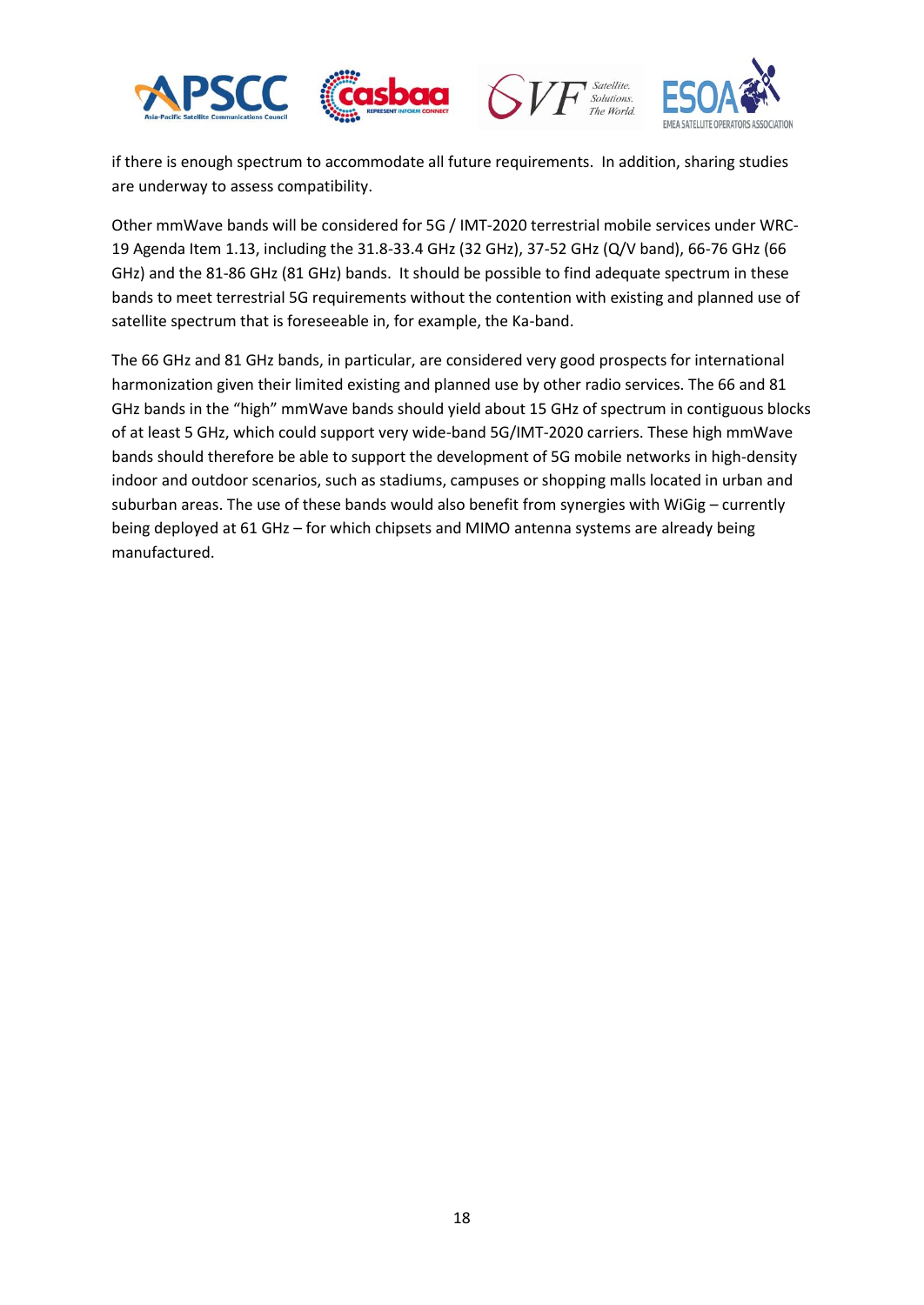





#### **10. Responses to Specific Discussion Document Questions**

The Satellite Associations offer responses to questions 1, 3, 6, 8, 11, 12, 13, 28, 29, 34, 36 and 37.

#### *Q1. What are the likely uses for 5G in New Zealand initially and in the longer term?*

Satellite operators expect to be providing capacity to meet many 5G use cases, including but not limited to all those set out in Section 2 of this response.

In addition, in supporting the development of 5G, broadband connectivity on aircraft and ships, for example, is only practically deliverable using satellites. Satellite capacity can also be expected to support Machine-to-Machine (M2M) / Internet-of-Things (IoT) networks through direct connection or backhauling of aggregated M2M/IoT data from multiple locations – e.g. to support sensor networks and other Smart City applications, or to enable connected cars, planes and ships.

Finally, ESIMs applications currently studied under WRC-19 AI 1.5 are planned to use the 28GHz spectrum for mobile broadband provision to vessels, aircraft, trains and other mobile platforms. These services will be international and global by nature.

### *Q2. Do you consider competition should be encouraged at the infrastructure level or purely at the retail level for 5G? Why?*

#### *Q3. What regulatory issues need to be considered from a 5G perspective in New Zealand?*

In addition to the regulatory issues described by RSM, bands to be make available for 5G terrestrial technologies in New Zealand will require conditions to ensure compatibility with users of other services in the same and adjacent frequency bands. Furthermore, the need for wide geographic availability of 5G services will require the availability of satellite systems in New Zealand and it is therefore important to ensure regulations allow for the ongoing development of satellite systems in a wide range or frequency bands.

### *Q4. What aspects of these regulatory issues are most significant for 5G?*

#### *Q5. Do you agree that the 3.5 GHz band is the top priority for allocation for 5G?*

#### *Q6. Do you have any comments on reallocating 3587 to 3690 MHz for 5G?*

The Satellite Associations acknowledge that this band *may* currently not be widely used in New Zealand for reception of Fixed Satellite Services but are concerned that the Consultation paper does not mention how many antennas may currently be receiving FSS services in the band 3600 to 3700 MHz in New Zealand, nor in adjacent band which is also vulnerable to interference from 5G systems in the band 3587-3690 MHz.

The RSM highlights that Inmarsat current operates in the band 3589-3639 MHz and it is disappointing to see that RSM has given Inmarsat five years notice to quit the band. It seems incongruous that 5G systems in New Zealand are apparently unable to co-exist with a single earth station using a portion of the 3.5 GHz band.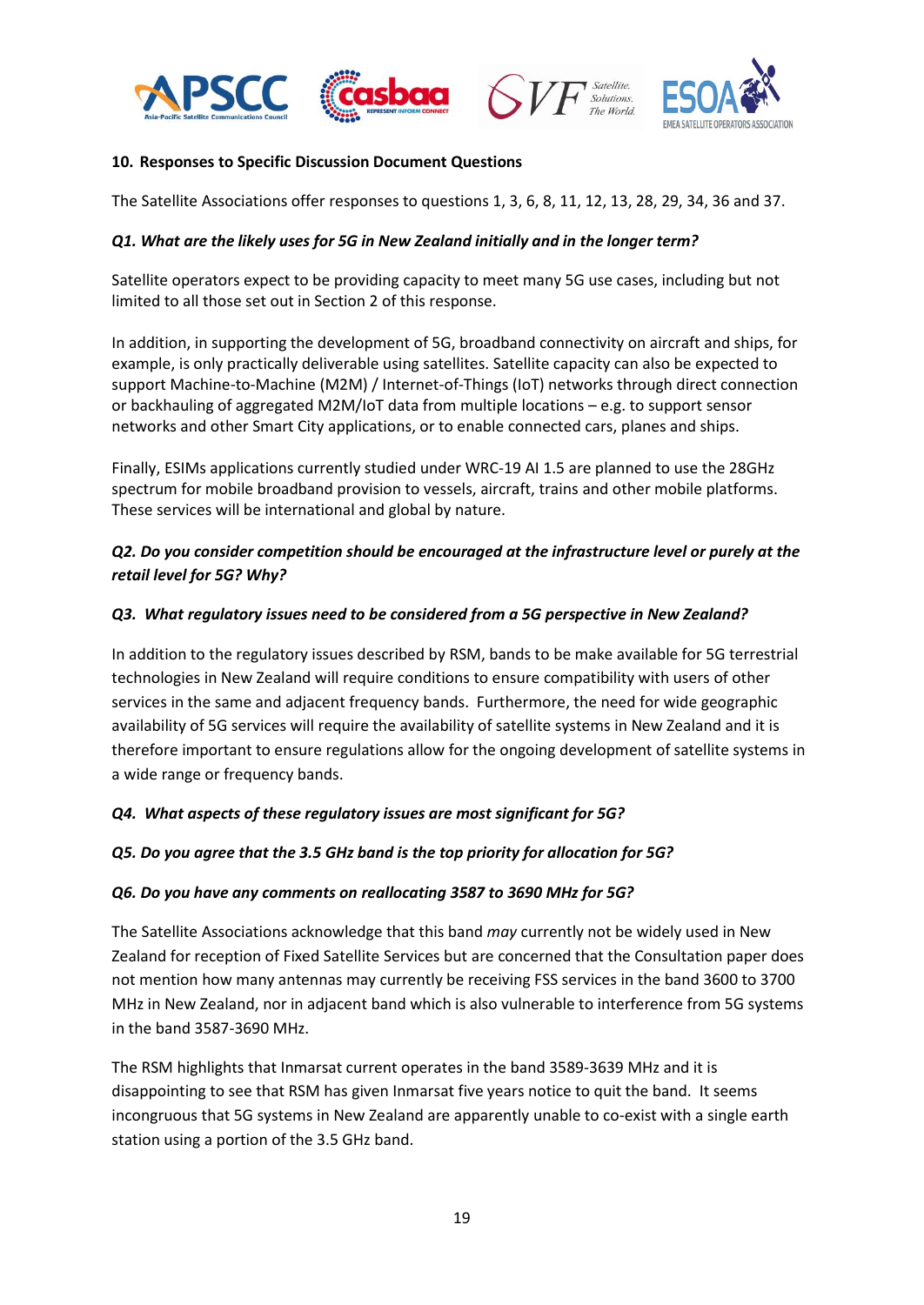





The Satellite Associations would like to highlight two additional concerns about the potential reallocation and its impact on neighbouring FSS users:

- in Oceania particularly the tropical Pacific Island Nations including Papua New Guinea, Fiji, Solomon Islands, Vanuatu, Samoa and Tonga
- in the near-adjacent band 3700 to 4200 MHz particularly at the lower end.

While most of New Zealand enjoys temperate oceanic or subtropical climates (Köppen Cfb; ITU-R rain climatic zone K) most of its neighbouring Pacific Island Nations experience a tropical rainforest climate (Köppen Af; ITU-R rain climatic zone P).

New Zealand also has fibre cable access to the rest of the world via multiple routes; whereas not all of the Pacific Island Nations have fibre access at all, and even those that do have access, have it to a limited number of their constituent islands and excepting Fiji, via single routes.

While New Zealand thus has the luxury of using C-band for other purposes, C-band satellite delivery is essential for primary intra- and inter-island communications in many other Pacific Island Nations, given C-band's superior availability and reliability under heavy rainfall conditions, and for backup and disaster recovery, or when the limited fibre connections are disrupted.<sup>19</sup>

The consultation paper does not mention TV channels currently received in New Zealand via TVRO antennas, whether in the 3589 to 3600 MHz band, or the 3600 to 3700 MHz band, both currently designated in Table of Radio Spectrum Usage in New Zealand (PIB 21) Issue 9.1 as being used for Fixed satellite "Extended C" band – downlink.

A recent consultation response shows that at least one operator of 10 metre C-band earth stations at three Auckland suburbs, has suffered interference on at least two occasions, one requiring installation of band pass filters (to block out of band emissions from unspecified source(s)) and another requiring the Wi-Max interferer to cease transmission of its own internal intranet.<sup>20</sup> An unofficial list of the channels that were potentially interfered with in the latter case is provided for reference. 21

Less visible to RSM, and almost certainly not licensed, are TVRO antennas sold privately for reception of foreign (mostly East and South Asian) content that might be of particular interest to ethnically Chinese, Indian, Filipino and Korean residents, plus anyone wanting to learn Chinese, any Indian languages, Tagalog or Korean. For example, one Auckland based supplier installer offers

**<sup>.</sup>** <sup>19</sup> A recent example: [http://www.dailymail.co.uk/news/article-5529877/Australian-tradesman-leaves-New-](http://www.dailymail.co.uk/news/article-5529877/Australian-tradesman-leaves-New-Zealand-residents-without-internet.html)[Zealand-residents-without-internet.html](http://www.dailymail.co.uk/news/article-5529877/Australian-tradesman-leaves-New-Zealand-residents-without-internet.html)

<sup>20</sup> [https://www.rsm.govt.nz/projects-auctions/completed/draft-outlook-2017-2021/folder-submissions](https://www.rsm.govt.nz/projects-auctions/completed/draft-outlook-2017-2021/folder-submissions-received/SKY%20draft%20Spectrum%20Outlook%20Submission)[received/SKY%20draft%20Spectrum%20Outlook%20Submission](https://www.rsm.govt.nz/projects-auctions/completed/draft-outlook-2017-2021/folder-submissions-received/SKY%20draft%20Spectrum%20Outlook%20Submission) see last two paragraphs on page 8.

<sup>21</sup> <https://www.lyngsat.com/AsiaSat-7.html>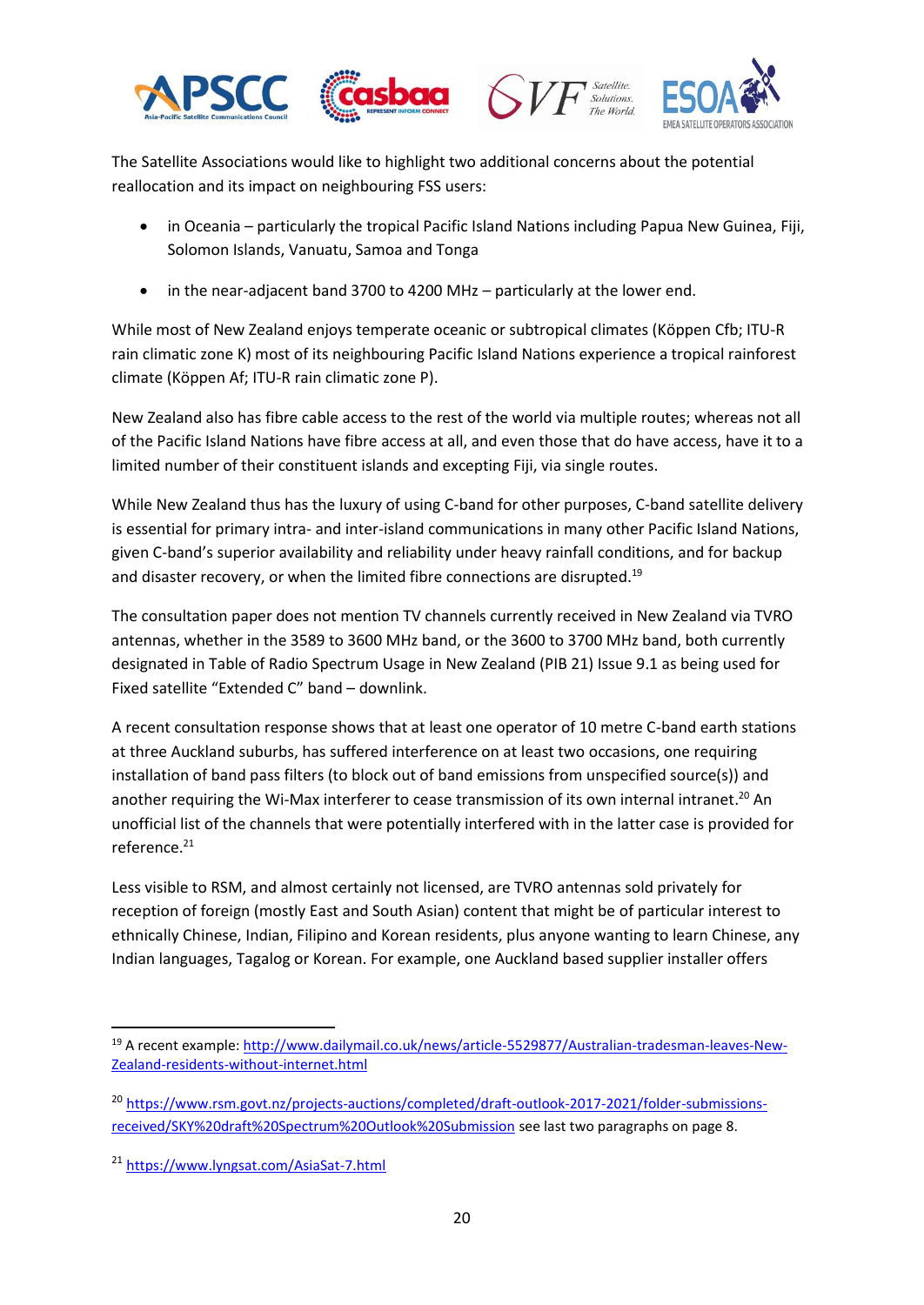





reception solutions<sup>22</sup> for free-to-air services on Chinasat-6B<sup>23</sup> and Palapa-D.<sup>24</sup> Given that New Zealand located earth stations can potentially receive from geostationary satellites from about 103° East to 246° East with at least 5° elevation, there are many other possible satellites that could be of interest to various residents.

However, even if no satellite TV channels are currently being received below 3700 MHz, without suitable mitigation measures, the presence of 5G IMT signals in the 3587 to 3690 MHz band would have great potential to disrupt any such TV channels received in the adjacent standard C-band 3700 to 4200 MHz, particularly at the lower end of the band, as a result of out-of-band emissions from IMT systems, overload of the satellite receiver's Low Noise Block Converter (LNB), or intermodulation effects.

The wide-band LNBs used to receive such services cost effectively are unable to discriminate sufficiently by accepting a very low power satellite signal centred at (say) 3705 MHz and rejecting a comparatively very high power 5G base station signal centred at (say) 3695 MHz. In practice, the orders of magnitude higher power signal will cause the LNB to overdrive or saturate, rendering it useless for reception of wanted TV signals.

In the UK, OFCOM took this factor and many others into consideration in its recently concluded 3.4 GHz spectrum auction covering the frequencies 3400 to 3600 MHz<sup>25</sup> (actually 3410 to 3480 and 3500 to 3580 MHz). In particular, OFCOM commissioned a very detailed study into the impact of 5G in this frequency band on existing services in this and adjacent bands, <sup>26</sup> summarised in its Information Memorandum on The award of 2.3 and 3.4 GHz spectrum bands of 11 July 2017.<sup>27</sup>

The Satellite Associations urge RSM to undertake a similarly comprehensive study for New Zealand.

# *Q7. Do you agree that the 26 GHz band is a high priority for allocation to 5G in New Zealand?*

# *Q8. Would this band be of interest to your organization for trials for 5G services in New Zealand?*

As explained more fully in Section 6 above, parts of the 26 GHz band, including 24.65-25.25 GHz, 27.0-27.5 GHz and 27.5-28.35 GHz, are currently assigned by ITU-R for fixed satellite services and used by many of the Satellite Associations' member companies.

**.** 

<sup>22</sup> <https://www.kiwiantennas.co.nz/waitoki-chinasat6b-c-band-satellite-dish-installation.html>

<sup>23</sup> <https://www.lyngsat.com/ChinaSat-6B.html>

<sup>24</sup> <https://www.lyngsat.com/Palapa-D.html>

<sup>25</sup> [https://www.ofcom.org.uk/spectrum/spectrum-management/spectrum-awards/awards-in-progress/2-3](https://www.ofcom.org.uk/spectrum/spectrum-management/spectrum-awards/awards-in-progress/2-3-and-3-4-ghz-auction) [and-3-4-ghz-auction](https://www.ofcom.org.uk/spectrum/spectrum-management/spectrum-awards/awards-in-progress/2-3-and-3-4-ghz-auction)

<sup>26</sup> <http://stakeholders.ofcom.org.uk/binaries/consultations/pssr-2014/summary/pssr.pdf>

<sup>&</sup>lt;sup>27</sup> https://www.ofcom.org.uk/ data/assets/pdf file/0030/81579/info-memorandum.pdf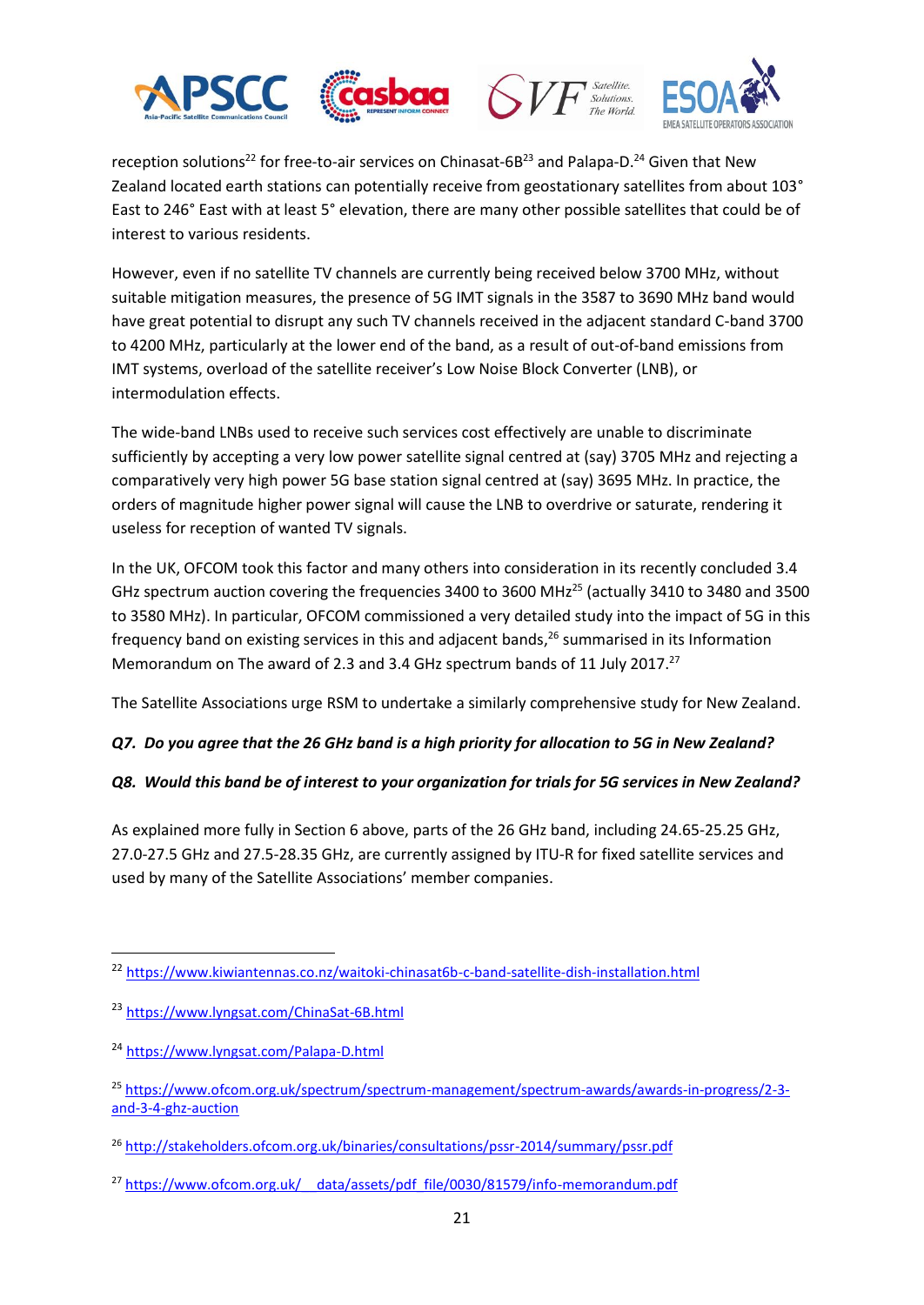







These frequency bands are of continued and growing interest to the Satellite Associations' member satellite companies, including for providing 5G services in New Zealand and elsewhere.

New Zealand is a regional telecommunications hub, seeing multiple networks serving the entire Pacific and interconnecting the Pacific with other regions. For this purpose, New Zealand has several teleports within its territory.

Transmitting earth stations can create interference into 5G receivers in the vicinity, user terminals and base stations. Requiring transmitting earth stations to protect co-frequency 5G mobile devices in either band would likely impede deployment of such earth stations within New Zealand and thus diminish the attractiveness of New Zealand as a regional telecommunications hub.

International studies are currently taking place to determine the required distance to avoid undue interference into 5G receivers in the band 24.25-27.5 GHz. While the required separation distances are yet to be determined, the Satellite Associations note that within New Zealand, significant portions of the territory may be affected by possible interference from transmitting earth stations.

Further to this, and as already mentioned, New Zealand is also an aeronautical and maritime hub. It is most likely, in the near future, that, in addition to main hub antennas and portable VSATs, earth station terminals installed on vessels and aircraft will also operate in the 27.5-29.5 GHz band. In this respect, it is important to reiterate that the 27.5-28.35 GHz portion of the New Zealand "26 GHz" band is not considered under WRC-19 AI 1.13 for possible IMT identification.

# *Q9. Do you agree that the 31.8 to 33.4 GHz, 40.5 to 42.5 GHz and 42.5 to 43.5 GHz bands are a low priority for allocation to 5G in New Zealand?*

### *Q10. When do you think equipment is likely to become available in the bands identified in Q9?*

### *Q11. Do you have any comment on the possible allocation of 27.5 to 29.5 GHz to IMT?*

As explained comprehensively in Section 7 above, the Satellite Associations oppose the opening of the 27.5-29.5 GHz band for mobile terrestrial 5G services in New Zealand.

The entire 27.5-29.5 GHz band is currently assigned by ITU-R for fixed satellite services. It is not on the WRC-19 AI 1.13 and thus has low potential for international harmonization. As set out in Table 1 and further explained thereafter, the Satellite Associations' member companies have invested and are continuing to invest heavily in Ka-band satellites and related infrastructure, including particularly High Throughput Satellites which open up new possibilities for communications to remote areas.

Applications include already deployed gateway earth stations, aeronautical and maritime connectivity, plus direct connection or backhauling of aggregated machine-to-machine / internet-ofthings data from multiple locations, such as sensor networks and other Smart City applications, and enabling connected cars.

The Satellite Associations are not aware of any co-existence studies taking place related to terrestrial 5G services in the 27.5-29.5 GHz band and this will need to be studied in detail if RSM were to consider 5G services in the 27.5-29.5 GHz band. The potential for interference from FSS earth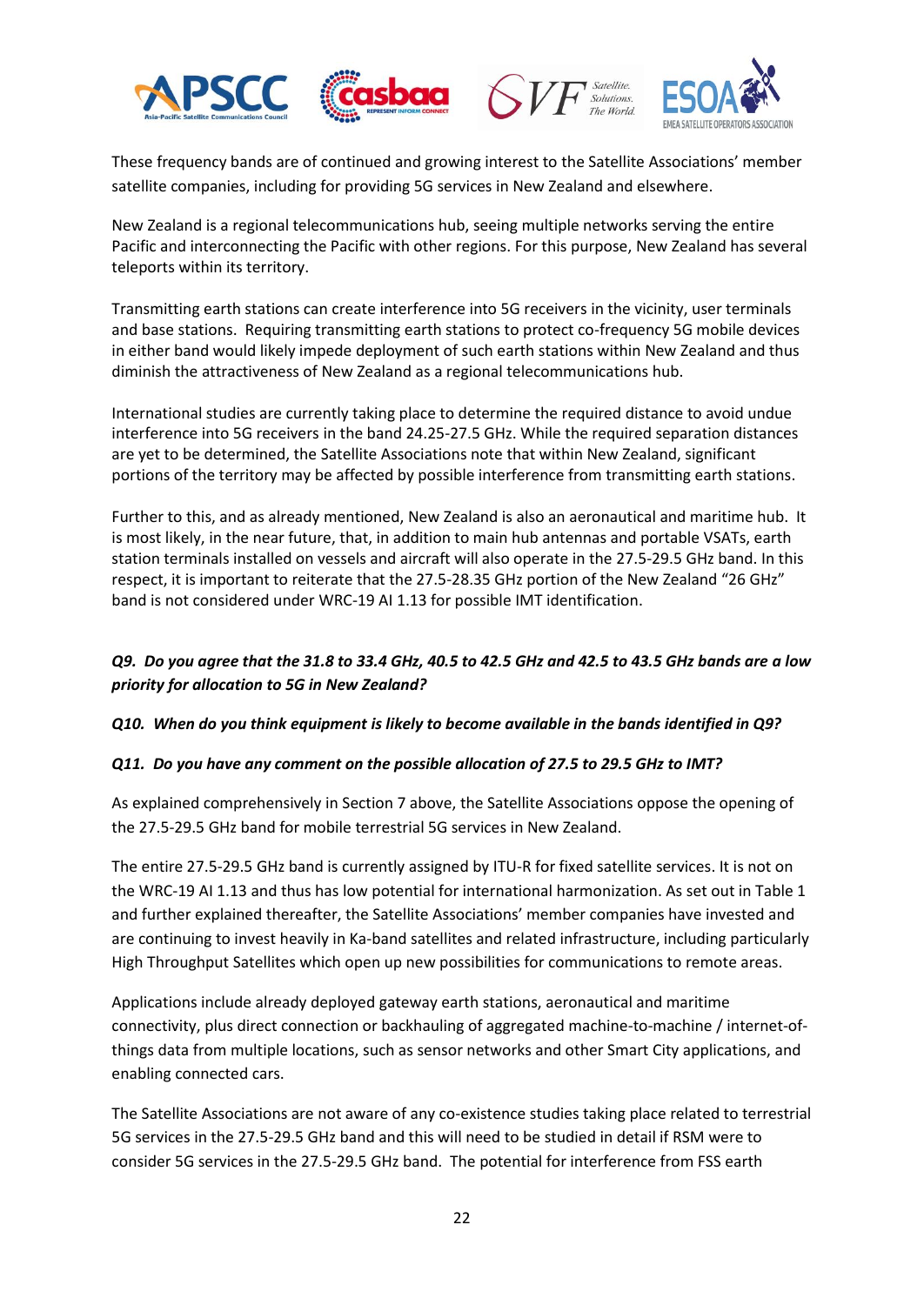





stations to terrestrial 5G systems is similar to the 26 GHz band except that many more earth stations are expected in the 27.5-29.5 GHz band, including earth stations on ships and aircraft (ESIM). It is difficult to envisage that 5G services could be introduced in this band without significantly constraining FSS deployment in New Zealand.

### *Q12. Is there demand for alternative uses other than IMT of the 1400 MHz band? If so, what uses?*

As noted above, there is demand for use of the band 1518-1525 MHz for MSS applications, in addition to the current MSS band of 1525-1559 MHz. The availability of this band for MSS services will support the availability of mobile services for users throughout New Zealand, including some of the 5G use cases such as IoT.

# *Q13. When is the demand likely to require consideration of reallocation of the 1400 MHz band for IMT, if at all?*

Demand for MSS services in the band 1518-1525 MHz will likely require consideration for reallocation of this band in the near future.

*Q14. Is there a need for more sub 1 GHz spectrum for IMT/5G?* 

*Q15. If so, how should we deal with radio microphones in the 600 MHz band?* 

*Q16. When is the demand likely to require reallocation of the 600 MHz band to IMT, if at all?* 

*Q17. Which allocation methodology should be used for allocating spectrum bands identified for use with 5G? Why?* 

*Q18. Should different allocation mechanisms be used for rights for regional providers and national providers? Why?* 

*Q19. Should deployment of 5G technology be specified for some or all bands? If not, why not?* 

*Q20. What implementation requirements should be specified and how should these be expressed? – time, extent, etc –*

*Q21. What should be the consequence of non-implementation – lose spectrum, additional payment, other* 

*Q22. Should the implementation requirements be different for regional and national providers? What should these be and why?* 

*Q23. Should acquisition limits be imposed on 5G bands? If so, what should these be and why?* 

*Q24. Should acquisition limits be imposed for regional providers? If so, what should these be and why?* 

*Q25. What term should be used for management rights suitable for 5G? Why?*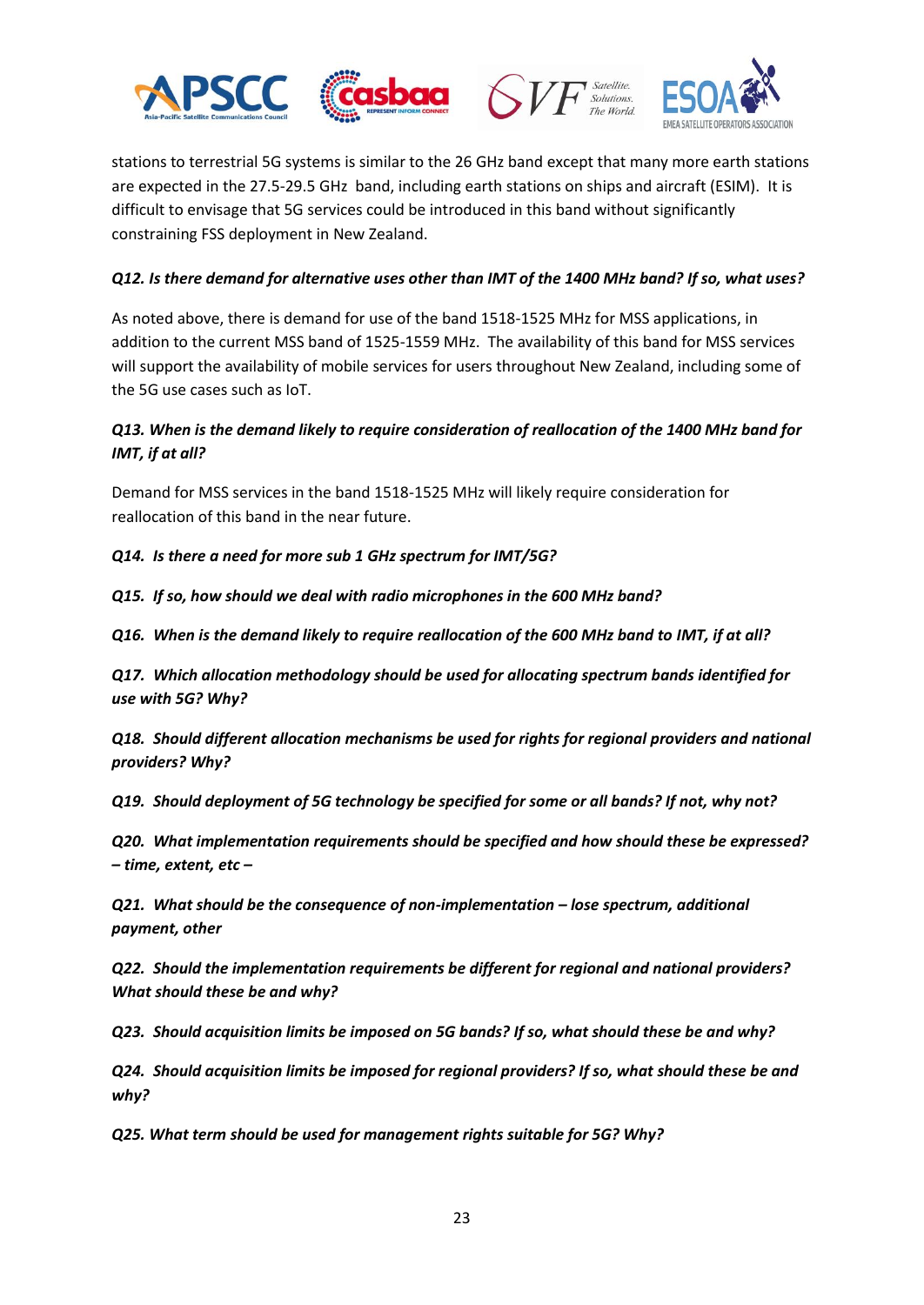

**.** 





*Q26. Should the 5G bands be replanned as TDD bands or some bands or parts of bands be retained as FDD? Why?* 

### *Q27. What bandwidth should be used as the basis for allocation? Why?*

# *Q28. What out of band emission limits should apply to management rights when first created for allocation? Why?*

Satellite earth station receivers are designed to receive signals from satellites located far away in space – 36,000 kilometers above the equator – which are many orders of magnitude, e.g. a million times, weaker than terrestrially based signals. That fact makes them extremely sensitive to interference. Protection of FSS earth stations is vital for the continued provision of critical satellite services.

Stringent 5G IMT out-of-band emission limits will be necessary as part of the measures to protect satellite operations in adjacent satellite frequency bands, including the 1400 MHz band and 3.5 GHz band. Given the comparative weakness of received satellite signals compared to terrestrial, the Satellite Associations would expect the out-of-band emission limits into adjacent or nearby satellite bands to be at least as stringent as the out-of-band limits that the 5G IMT services require between each other.

Regarding the 3.5 GHz band, we note that 3GPP<sup>28</sup> and FCC<sup>29</sup> have defined spectrum emission masks (SEM), while OFCOM has defined a block edge mask (BEM)<sup>30</sup> and CEPT is in the process of finalising an appropriate  $BEM^{31}$  through public consultation.

These are in addition to limits on spurious emissions, which 3GPP defines as all emissions beyond 10 MHz below and 10 MHz above the band allocated to the 5G service. 3GPP itself specifies a spurious emission limit of -40dBm/MHz for the frequency range 3720 to 4200 MHz in Table 6.6.4.3.1-8: Additional E-UTRA BS Spurious emissions limits for Band 48 and Band 49, in the latest Base Station Specification 3GPP TS 36.104 V15.2.0 (2018-03).

The Satellite Associations would recommend Telecom Spectrum Management to undertake detailed studies of potential interference into adjacent band services – including but not limited to FSS – as for example OFCOM has over the past several years, and to provide open consultation on any

<sup>29</sup> Electronic Code of Federal Regulations Title 47  $\rightarrow$  Chapter I  $\rightarrow$  Subchapter B  $\rightarrow$  Part 22  $\rightarrow$  Subpart H  $\rightarrow$ §22.917 [https://www.ecfr.gov/cgi-bin/text](https://www.ecfr.gov/cgi-bin/text-idx?SID=4c03b8f51405c8a9f340acf508d95462&mc=true&node=se47.2.22_1917&rgn=div8)[idx?SID=4c03b8f51405c8a9f340acf508d95462&mc=true&node=se47.2.22\\_1917&rgn=div8](https://www.ecfr.gov/cgi-bin/text-idx?SID=4c03b8f51405c8a9f340acf508d95462&mc=true&node=se47.2.22_1917&rgn=div8)

<sup>30</sup> See question and answer 8 at: [https://www.ofcom.org.uk/spectrum/spectrum-management/spectrum](https://www.ofcom.org.uk/spectrum/spectrum-management/spectrum-awards/awards-in-progress/2-3-and-3-4-ghz-auction/q-and-a)[awards/awards-in-progress/2-3-and-3-4-ghz-auction/q-and-a](https://www.ofcom.org.uk/spectrum/spectrum-management/spectrum-awards/awards-in-progress/2-3-and-3-4-ghz-auction/q-and-a)

<sup>31</sup> See Draft CEPT Report 67 at:<https://cept.org/ecc/tools-and-services/ecc-consultation> direct download at: [https://www.cept.org/files/9522/Draft CEPT Report 67 PF\\_1.docx](https://www.cept.org/files/9522/Draft%20CEPT%20Report%2067%20PF_1.docx)

<sup>&</sup>lt;sup>28</sup> For latest version of 3GPP Base Station specification see the following page and select "Versions" tab: <https://portal.3gpp.org/desktopmodules/Specifications/SpecificationDetails.aspx?specificationId=2412> For latest version of 3GPP User Equipment specification see the following page and select "Versions" tab: <https://portal.3gpp.org/desktopmodules/Specifications/SpecificationDetails.aspx?specificationId=2411>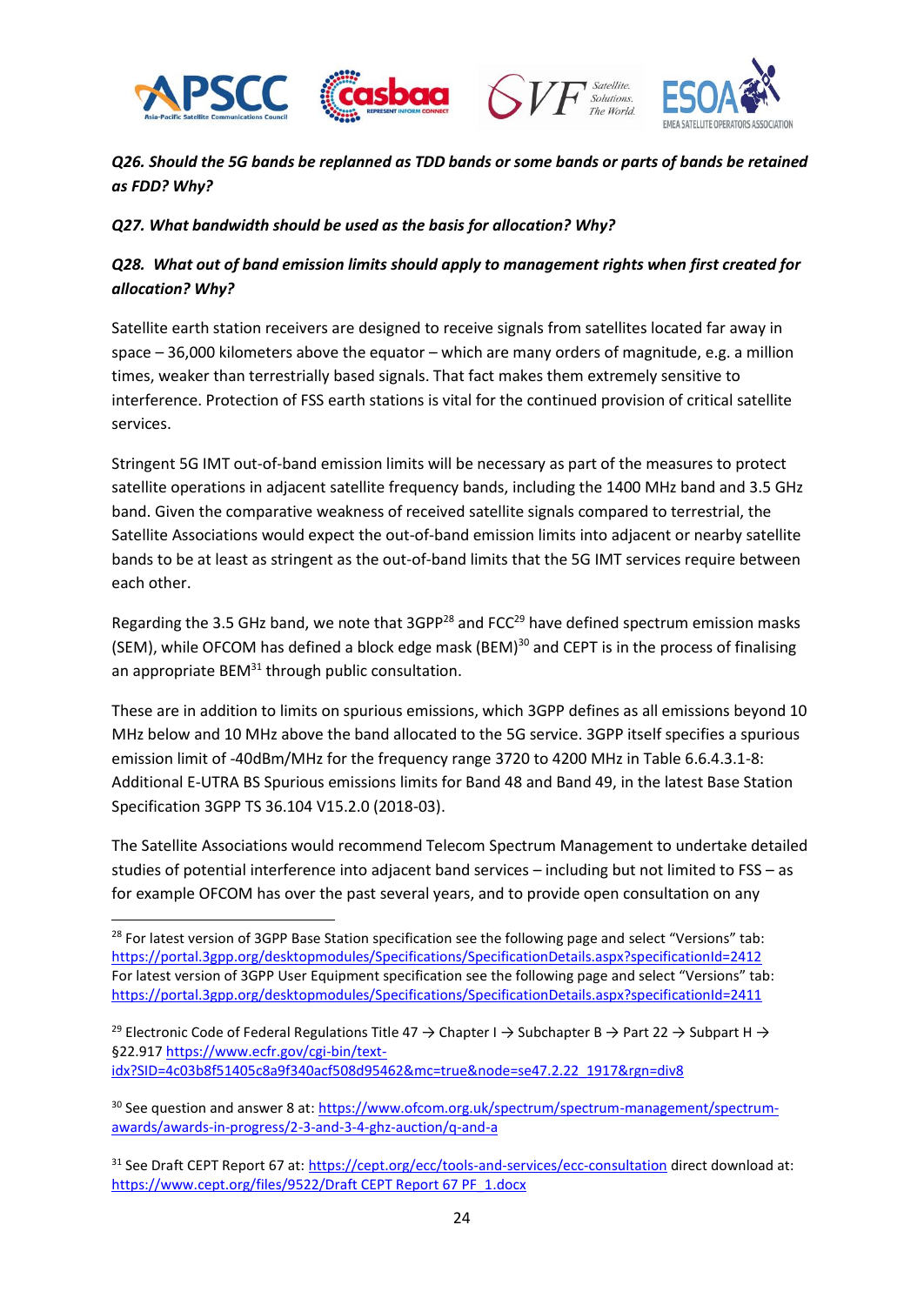





proposed out-of-band and spurious emission limits before finalising any specifications, or references to existing specifications.

Regarding the 1400 MHz band, members of the Satellite Associations are working in the ITU and AWG on the studies to define the necessary out-of-band emission limits. While this work is still in progress base station out-of-band EIRP emission limits of around -45 dBm/MHz should be anticipated.

# *Q29. Should out of band emission limits be different if the band is technology neutral? If so, what out of band emission limits should be applied?*

The 3.5 GHz SEM specifications and BEM specifications above and the spurious emission limit specifications include or reference detailed explanations of the assumptions made about the technology used, and whether or technically to what extent they are really "technology neutral".

Ultimately, the detailed studies of potential interference into adjacent band services are required before finalising specifications and specific operating conditions of base stations in the vicinity of licensed FSS earth stations.

# *Q30. How should interference between adjacent frequency 5G TDD networks be managed? Should this be the same for all frequency bands?*

*Q31. How should interference between different technologies within the same band be managed, if bands are technology neutral?*

*Q32. Should regional uses be provided for in the 3.5 GHz band plan? Why?*

*Q33. If allowed in the 3.5 GHz band, how could this be managed or facilitated?* 

# *Q34. Which alternative bands may be suitable for regional allocation? Why?*

The Satellite Associations note that the band 1980 – 2010 MHz and 2170 – 2200 MHz are suggested as potential bands to accommodate regional wireless broadband providers. RSM should note that these bands are allocated to the MSS, and are used by several Regional systems. While there may be little use in New Zealand today, there could be a requirement to make these bands available for MSS operations in the future. Any use of these bands by terrestrial systems should subject to compatibility with MSS operations in New Zealand and elsewhere.

# *Q35. Is early access to the 3.5 GHz band required for roll out of 5G networks prior to the expiry of existing rights in 2022? If so, why?*

### *Q36. How could early access to the 3.5 GHz band be achieved?*

The RSM lays out four options for possible early access to the 3.5 GHz band. It is emphasized that the existing satellite use of part of the 3.5 GHz band is protected until October 2022, which will naturally inhibit the options for making this part of the band available early. The second option put forward by RSM - to allocate rights commencing in 2020 in the upper portion of the 3.5 GHz band -